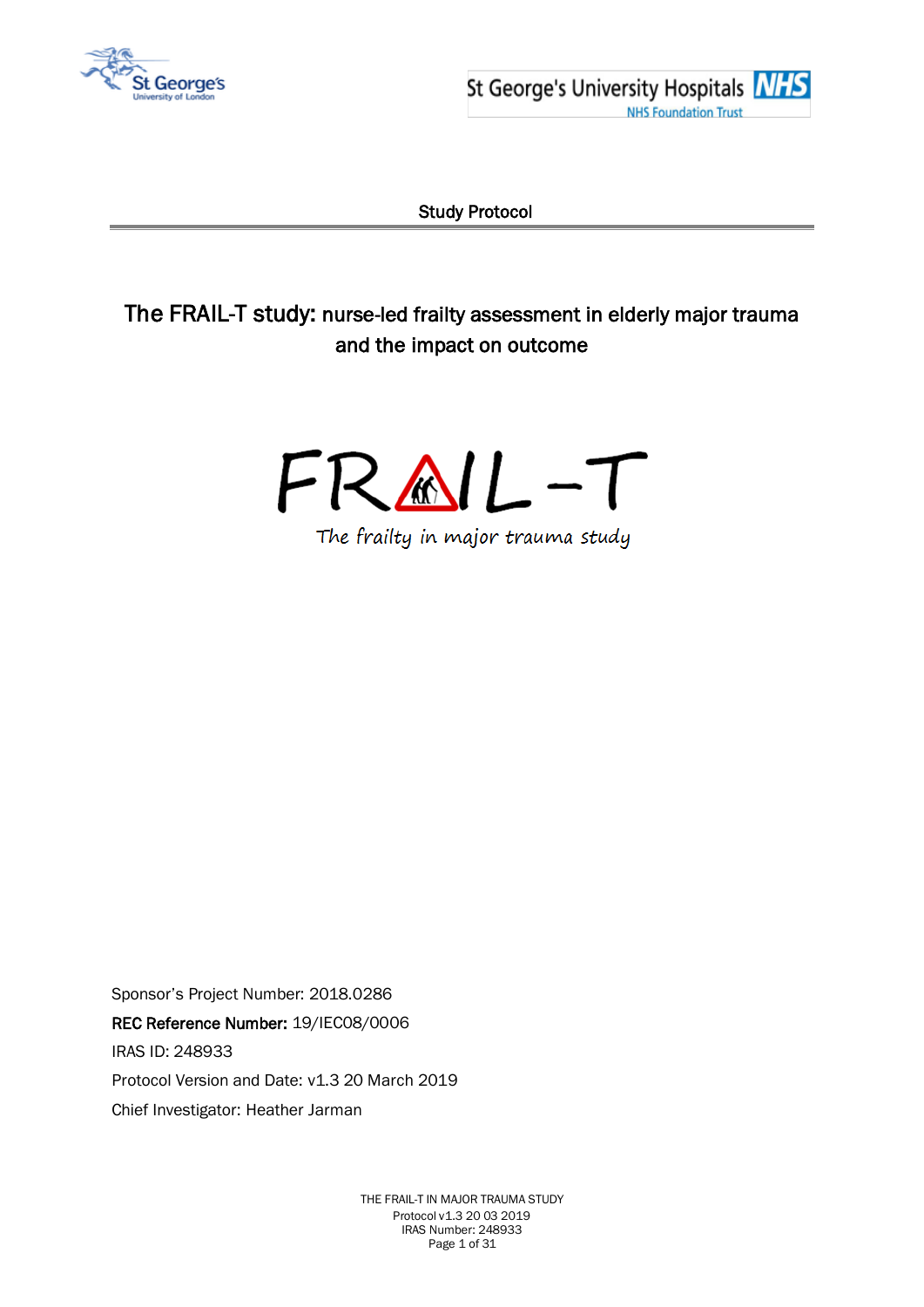This page is intentionally blank

THE FRAIL-T IN MAJOR TRAUMA STUDY Protocol v1.3 20 03 2019 IRAS Number: 248933 Page 2 of 31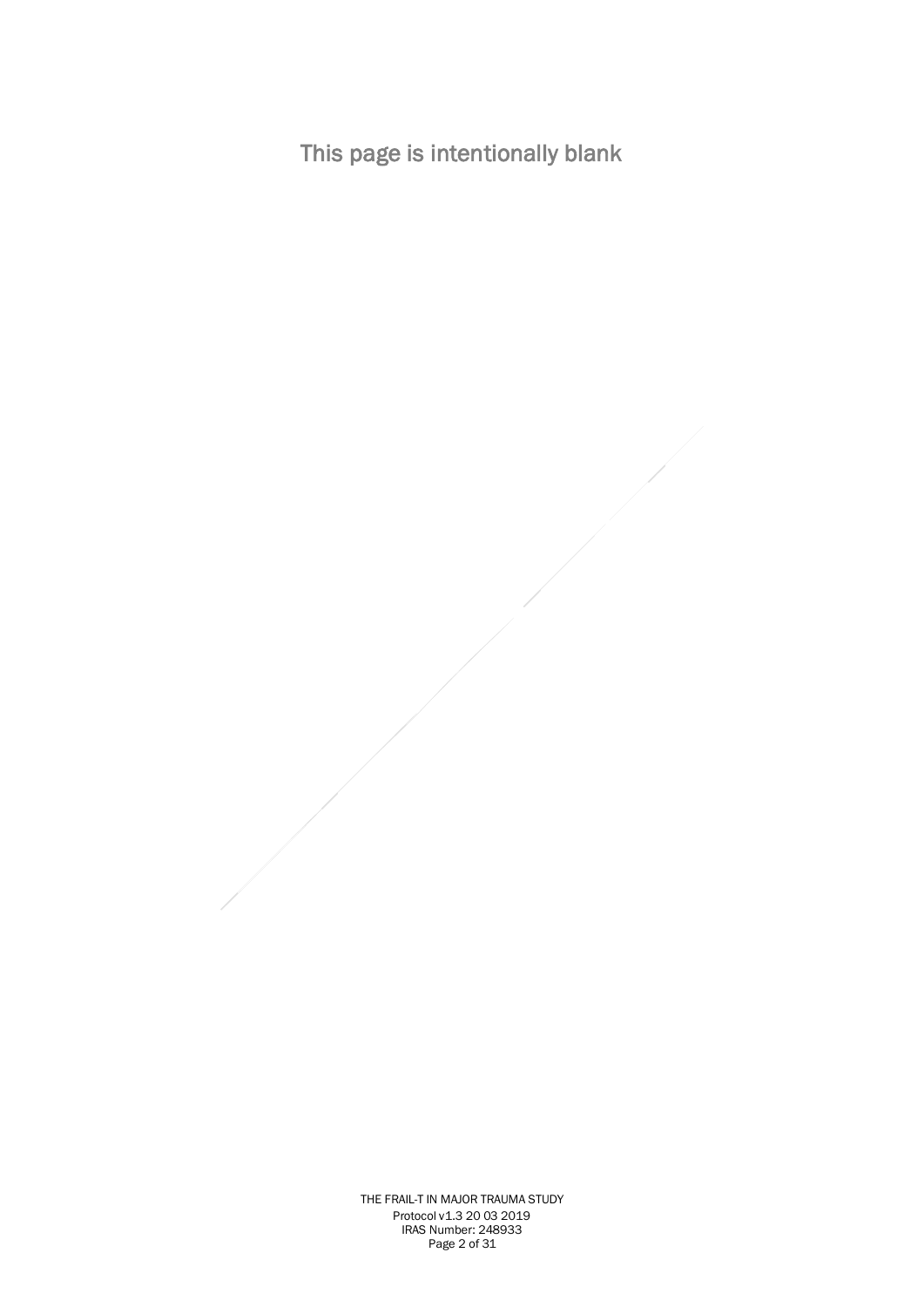## The FRAIL-T study: nurse-led frailty assessment in elderly major trauma and the impact on outcome

#### CHIEF INVESTIGATOR (CI):

- Name: Professor Heather Jarman, Emergency Department Clinical Academic Lead, Consultant Nurse in Emergency Care
- Address: St George's University NHS Foundation Trust, Blackshaw Road, Tooting, London, SW17 0QT
- Phone: 020 8725 1999
- Email: [heather.jarman@stgeorges.nhs.uk](mailto:heather.jarman@stgeorges.nhs.uk)

### CO-CHIEF INVESTIGATOR (CO-CI):

- Name: Professor Robert Crouch, Consultant Nurse and Honorary Professor of Emergency Care
- Address: Southampton General Hospital, Tremona Road, Southampton, Hampshire, SO16 6YD
- Email: Robert.Crouch@uhs.nhs.uk

#### SPONSOR:

St George's University Hospitals NHS Foundation Trust

#### SPONSOR REPRESENTATIVE:

- Name : Subhir Bedi, Head of Research Governance and Delivery
- Sponsor Contact:
- Name: Iwona Bombelka
- Address: St George's Joint Research Enterprise Service, Hunter Wing, Ground Floor, St George's, University of London and St George's University Hospitals NHS Foundation Trust, Cranmer Terrace SW17 ORE
- Email: researchgovernance@sgul.ac.uk

#### FUNDING SOURCE:

The Burdett Trust for Nursing

Information in this protocol is confidential and should not be disclosed, other than to those directly involved in the execution or the ethical review of the study, without written authorisation from St George's Joint Research & Enterprise Services (JRES) or its affiliates.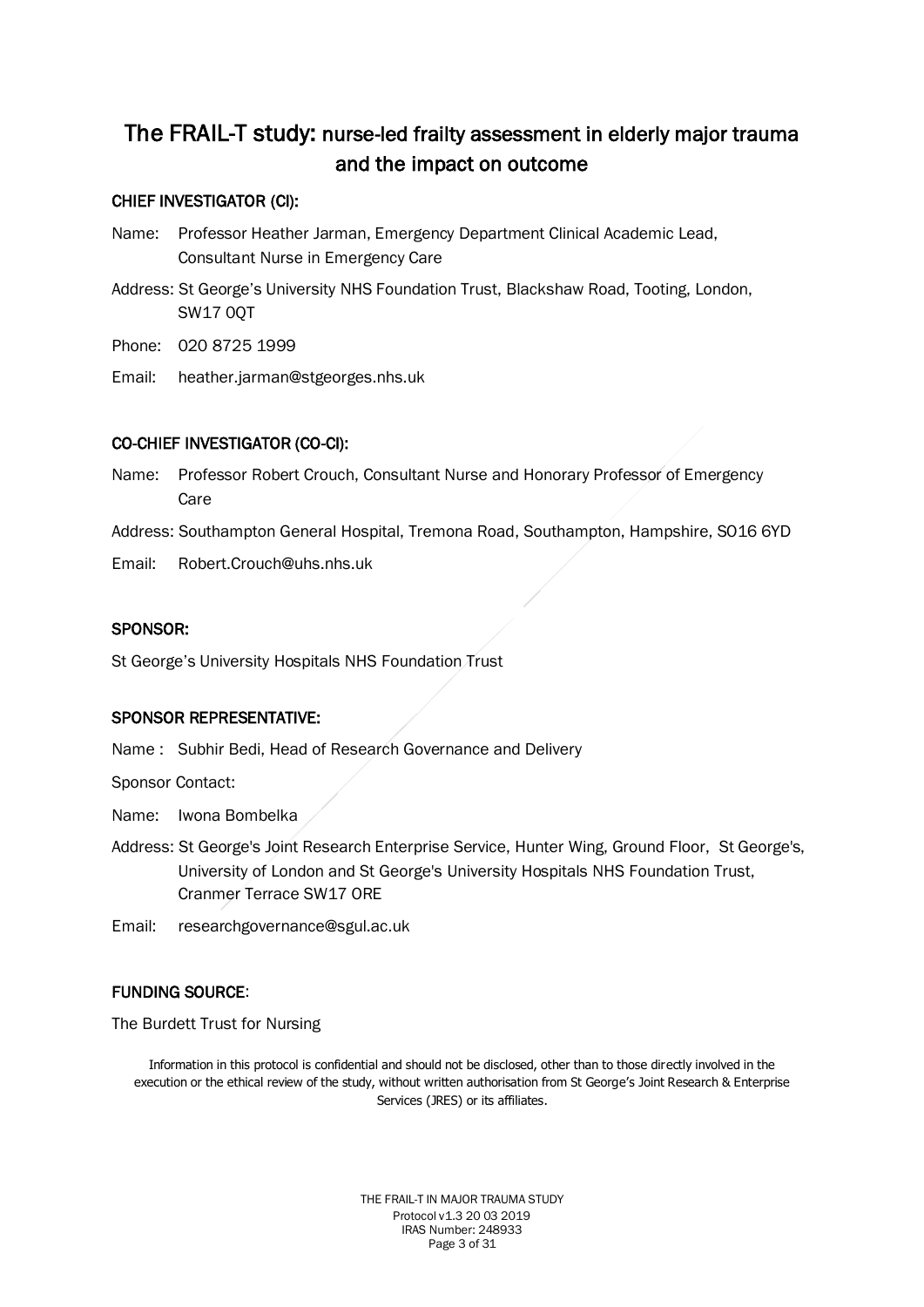## **Statement**

The Chief Investigator (CI) and the Sponsor representative have discussed this protocol version. The investigators agree to perform the investigations and to abide by this protocol except where departures from it are mutually agreed in writing.

The Investigator agrees to conduct the study in compliance with the protocol, GCP, the Data Protection Act 2018, the Trust Information Governance Policy (or other local equivalent), the Research Governance Framework 2005 (2<sup>nd</sup> Edition), the Sponsor's SOPs, and other regulatory requirements as appropriate.

This protocol has been written in accordance to the Sponsor's procedure identified as: JREOSOP0039 "Protocol Design" and is intended for use at UK sites only.

| Chief Investigator                   | Signature | Date          |
|--------------------------------------|-----------|---------------|
| Professor Heather Jarman             |           | 20 March 2019 |
| St George's University Hospitals NHS |           |               |
| <b>Foundation Trust</b>              |           |               |

Acknowledgements and protocol contributories

Dr Elaine Cole, London Trauma System conceived the study, and with Prof Heather Jarman, Prof Robert Crouch and Dr Mark Baxter developed the study question, design and methods. All of the study steering committee contributed to refinement of the study protocol and approved the final manuscript.

The following members of the pan-London elderly major trauma group provided advice and consensus opinions on the use of frailty tools and the recruitment processes: Trish Burton, Dr Cara Jennings, Dr George Peck, Dr Dhanupriya Sivapathasuntharam, Dr Rhonda Sturley, Jane Tippett.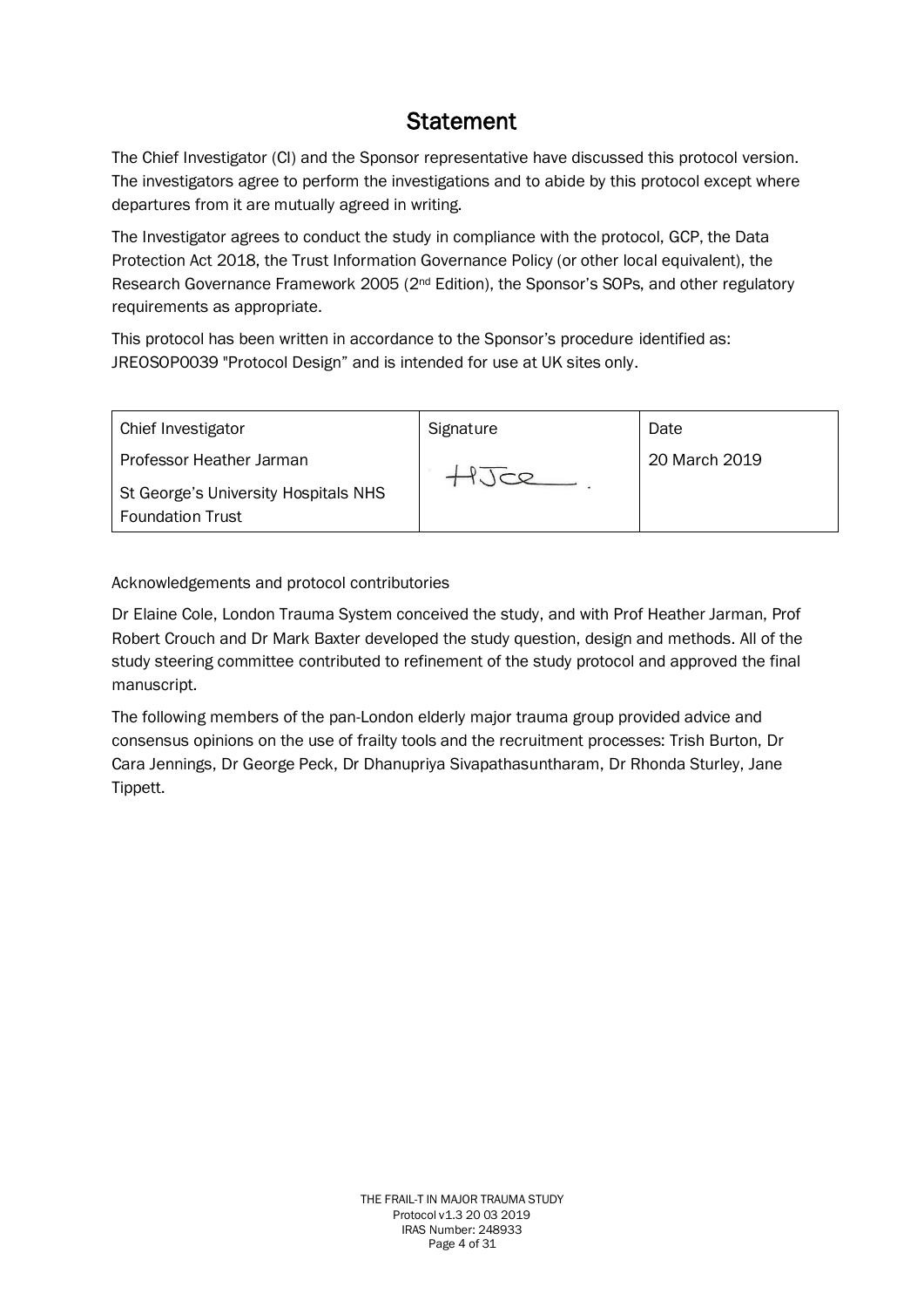### Contents

| 1  |  |
|----|--|
| 2  |  |
| 3  |  |
| 4  |  |
| 5  |  |
| 6  |  |
| 7  |  |
| 8  |  |
| 9  |  |
| 10 |  |
| 11 |  |
| 12 |  |
| 13 |  |
| 14 |  |
| 15 |  |
| 16 |  |
| 17 |  |
| 18 |  |
| 19 |  |
| 20 |  |
| 21 |  |
| 22 |  |
|    |  |
|    |  |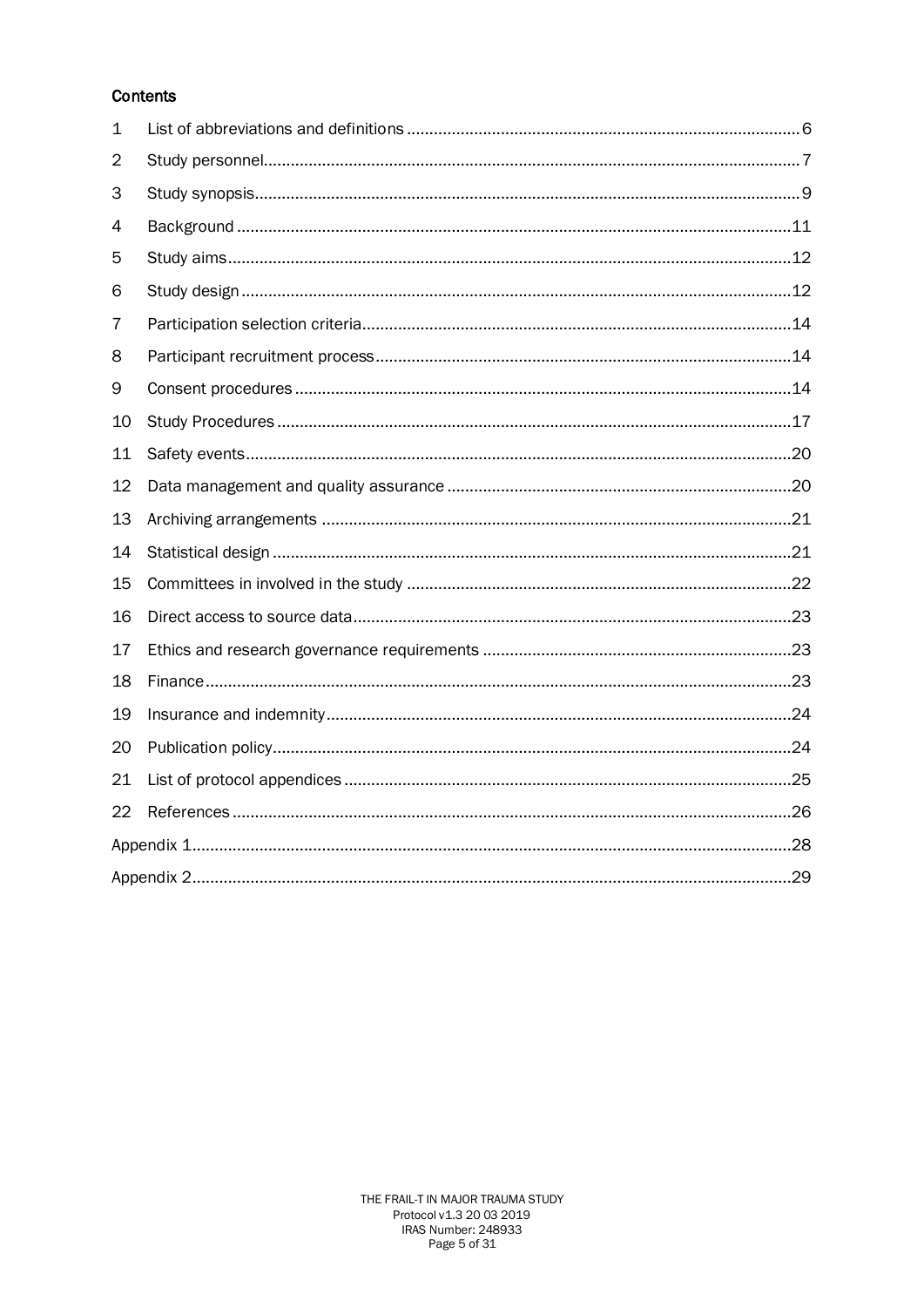## <span id="page-5-0"></span>1 List of abbreviations and definitions

| <b>AIS</b>   | Abbreviated Injury Score                                  |
|--------------|-----------------------------------------------------------|
| CI           | Chief Investigator                                        |
| <b>CRF</b>   | Case Report Form                                          |
| <b>CSF</b>   | <b>Clinical Frailty Scale</b>                             |
| <b>ED</b>    | <b>Emergency Department</b>                               |
| <b>ISF</b>   | Informed consent form                                     |
| <b>ISS</b>   | <b>Injury Severity Score</b>                              |
| <b>MTC</b>   | Major Trauma Centre                                       |
| NHS R&D      | National Health Service Research & Development            |
| Participant  | An individual who takes part in a clinical trial or study |
| PI           | Principal Investigator                                    |
| <b>PIS</b>   | <b>Participant Information Sheet</b>                      |
| <b>PROMs</b> | <b>Patient Reported Outcome Measures</b>                  |
| <b>REC</b>   | <b>Research Ethics Committee</b>                          |
| <b>SMG</b>   | <b>Study Management Group</b>                             |
| <b>SSC</b>   | <b>Study Steering Committee</b>                           |
| <b>TARN</b>  | <b>Trauma Audit and Research Network</b>                  |
| <b>TSFI</b>  | Trauma Specific Frailty Index                             |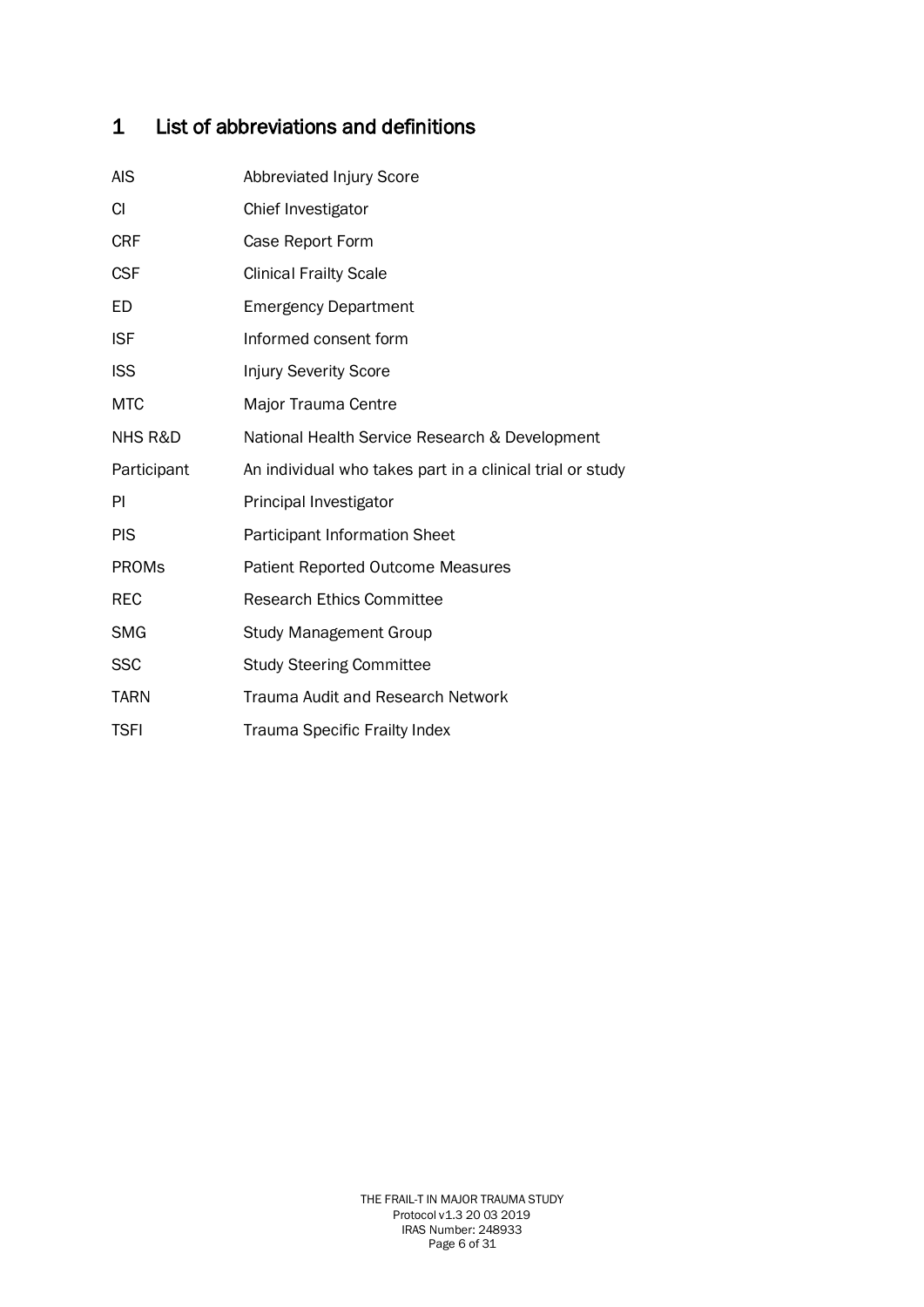## <span id="page-6-0"></span>2 Study personnel

Co-investigators

Dr Mark Baxter, Consultant Physician in Orthogeriatrics and Medicine for Older People, Director – Major Trauma, Southampton General Hospital E-mail: [mark.baxter@uhs.nhs.uk](mailto:mark.baxter@uhs.nhs.uk)

Dr Elaine Cole, Director of Research and Innovation, Blizard Institute, 4 Newark Street, London, E1 2EA, United Kingdom

E-mail: [e.cole@qmul.ac.uk](mailto:e.cole@qmul.ac.uk)

### 2.1 Site research personnel

Bart's Health NHS Trust, Royal London Hospital, London E1 1BB Dr Dhanupriya Sivapathasuntharam, Consultant Orthogeriatrician (Principal Investigator) Imogen Skene, Senior Clinical Research Nurse (Co-Principal Investigator)

Imperial College Healthcare NHS Trust, St Mary's Hospital, Praed Street, London W2 1NY Dr George Peck, Major Trauma Geriatrician (Principal Investigator) Louise Young, Senior Divisional Research Nurse (Co-Principal Investigator)

King's College Hospital NHS Foundation Trust, Denmark Hill, London, SE5 9RS Dr Cara Jennings, Emergency Medicine Consultant (Principal Investigator) Jane Tippett (Co-Principal Investigator) Eleanor Corcoran, Lead Research Nurse ED/Trauma

Southampton General Hospital, Tremona Road, Southampton, Hampshire, SO16 6YD Professor Robert Crouch, Consultant Nurse (Principal Investigator) Dr Mark Baxter, Consultant Physician in Orthogeriatrics and Medicine for Older People, Director – Major Trauma (Co-Principal Investigator) Emma Perry, Divisional Research Facilitator

St George's University Hospitals NHS Foundation Trust, Blackshaw Road, London, SW17 0QT Prof Heather Jarman, Consultant Nurse (Principal Investigator) Dr Rhonda Sturley, Consultant Orthogeriatrician (Co-Principal Investigator) Dr Linsdey Bezzina, Research Fellow

### 2.2 Statistician:

Dr Chao Wang

Joint Faculty of Health, Social Care and Education, Kingston University and St. George's, University of London, St. George's Hospital Campus, Cranmer Terrace, London SW17 0RE

### 2.3 Study Management Group:

Membership will consist of personnel involved in the daily operational issues in the management of the study and will act upon advice/recommendations received by the sponsor.

#### Professor Heather Jarman

Consultant Nurse in Emergency Care, St George's University NHS Foundation Trust *and* 

THE FRAIL-T IN MAJOR TRAUMA STUDY Protocol v1.3 20 03 2019 IRAS Number: 248933 Page 7 of 31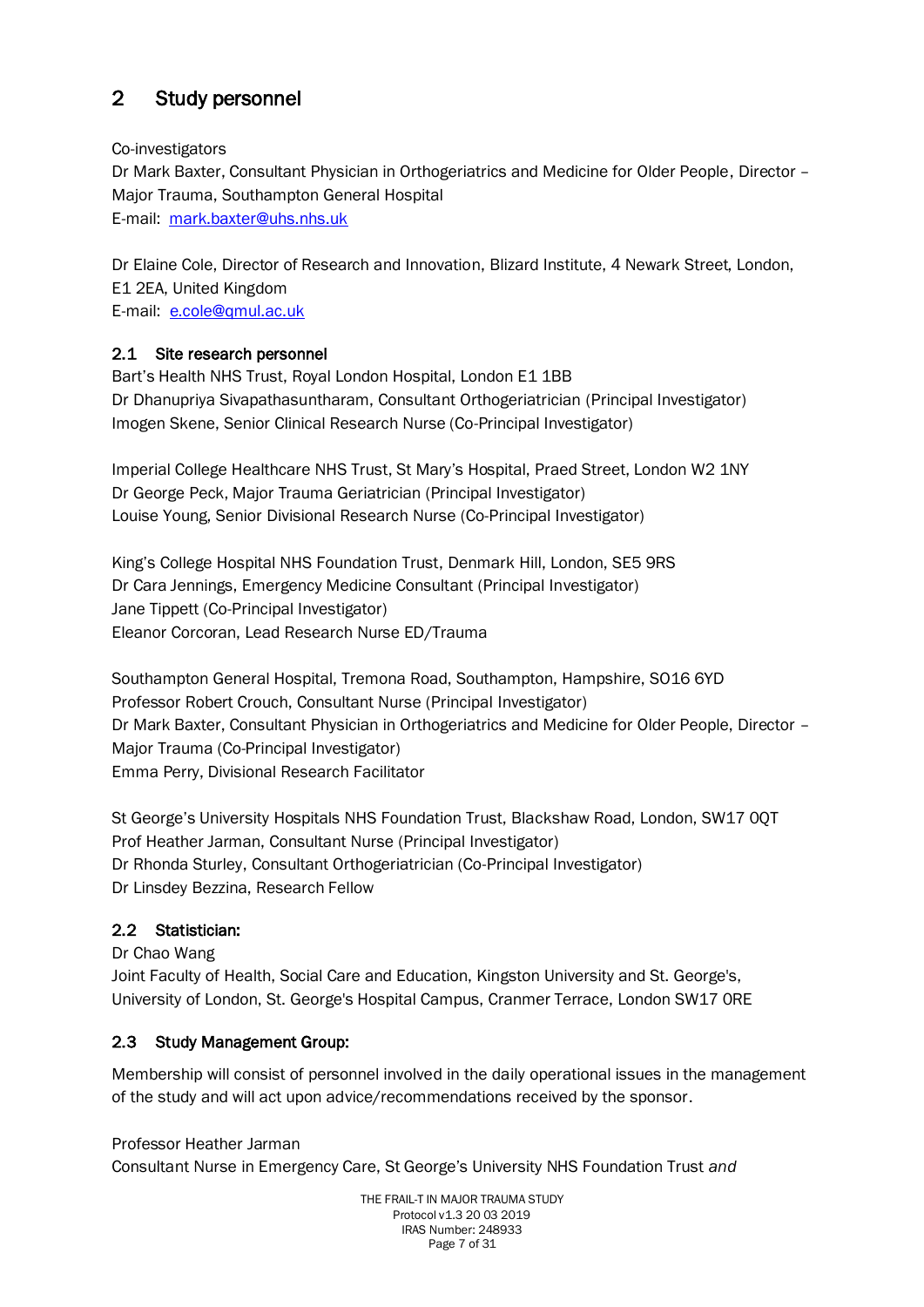Joint Faculty of Health, Social Care and Education, Kingston University and St. George's, University of London, St. George's Hospital Campus, Cranmer Terrace, London SW17 0RE

Dr Mark Baxter

Consultant Physician in Orthogeriatrics and Medicine for Older People, Director – Major Trauma Southampton General Hospital, Tremona Road, Southampton, Hampshire, SO16 6YD

Dr Elaine Cole Director of Research and Innovation, pan-London major trauma system Blizard Institute, 4 Newark Street, London, E1 2EA, United Kingdom

Professor Robert Crouch Consultant Nurse and Honorary Professor of Emergency Care Southampton General Hospital, Tremona Road, Southampton, Hampshire, SO16 6YD

Study coordinator <tbc>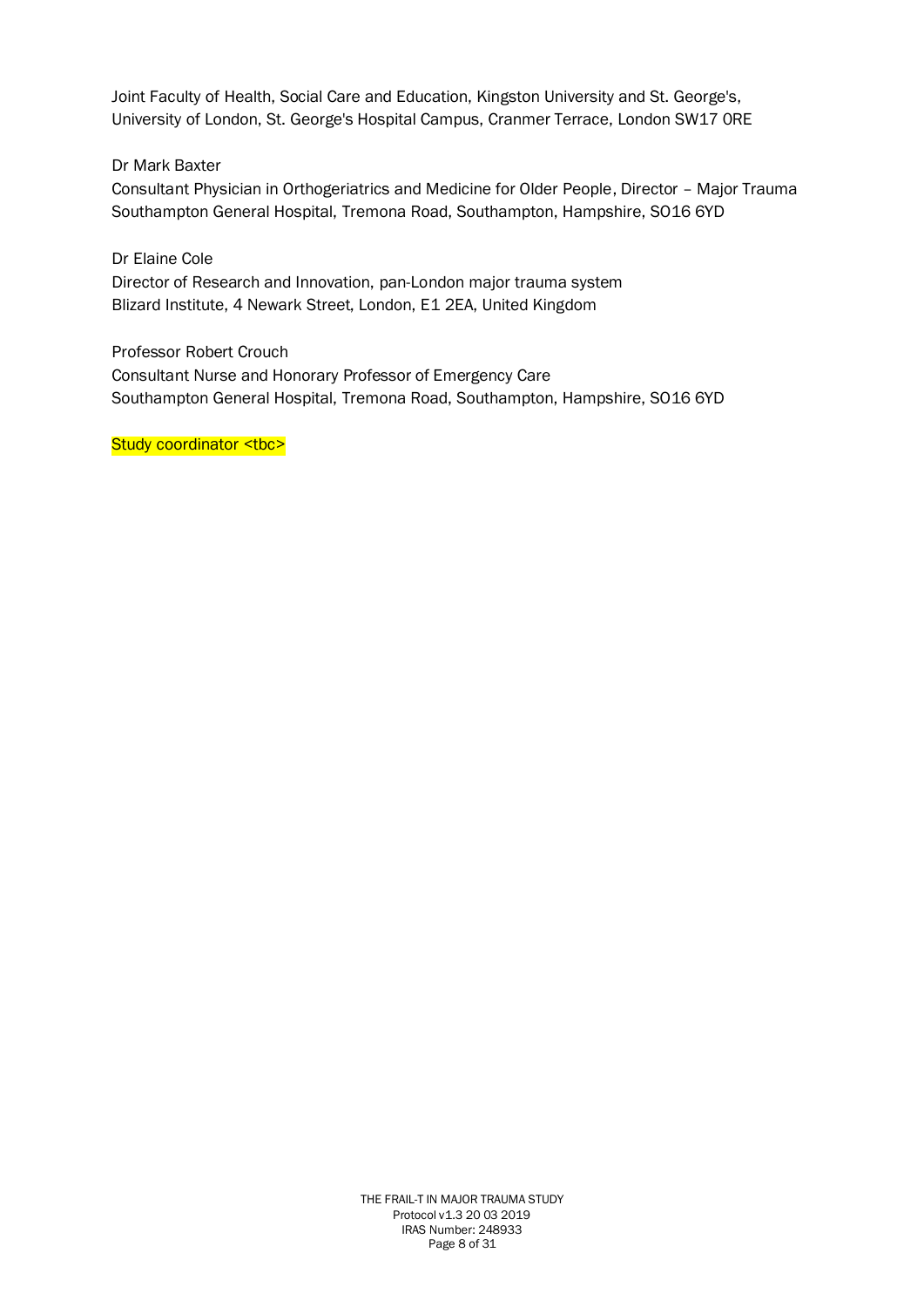# <span id="page-8-0"></span>3 Study synopsis

| <b>Brief title</b>                | FRAIL-T: the frailty in major trauma study                                                                                                                                                                       |
|-----------------------------------|------------------------------------------------------------------------------------------------------------------------------------------------------------------------------------------------------------------|
| Official title                    | The FRAIL-T study: nurse-led frailty screening in elderly major<br>trauma and the impact on outcome                                                                                                              |
| Sponsor reference                 | 2018.0286                                                                                                                                                                                                        |
| <b>Public database identifier</b> |                                                                                                                                                                                                                  |
| Research question                 | Which frailty assessment tool can be used by nurses in the<br>Emergency Department to identify frailty in elderly trauma<br>patients in order to expedite expert care and improve outcome?                       |
| Study design                      | Prospective cohort                                                                                                                                                                                               |
| Study population                  | Major trauma patients aged 65 years and over requiring<br>activation of a trauma team                                                                                                                            |
|                                   | Inclusion criteria:                                                                                                                                                                                              |
|                                   | Major trauma patients (age 65 years and over) admitted to<br>the MTC who require a trauma team activation                                                                                                        |
| Eligibility criteria              | Exclusion criteria:<br>Patients with no history of traumatic injury<br>Patients under the age of 65 years old<br>Patients discharged from the Emergency Department<br>Patients transferred from another hospital |
| Target number of<br>participants  | 370                                                                                                                                                                                                              |
| Duration                          | 3-6 months for initial recruitment, with follow-up at 6 months                                                                                                                                                   |
| Primary aim                       | To determine the feasibility of nurse-led assessment of frailty in<br>patients aged 65 or more admitted to Major Trauma Centres in<br>the UK following traumatic injury.                                         |
| Secondary aim(s)                  | To determine the prevalence of frailty in patients aged 65 or<br>$\bullet$<br>more admitted to major trauma centres in the UK                                                                                    |
|                                   | To explore the correlation between early nurse-led frailty<br>$\bullet$<br>assessment and geriatrician frailty assessment within 72H of<br>admission                                                             |
|                                   | To determine the characteristics of patients aged 65 or more<br>admitted to Major Trauma Centres                                                                                                                 |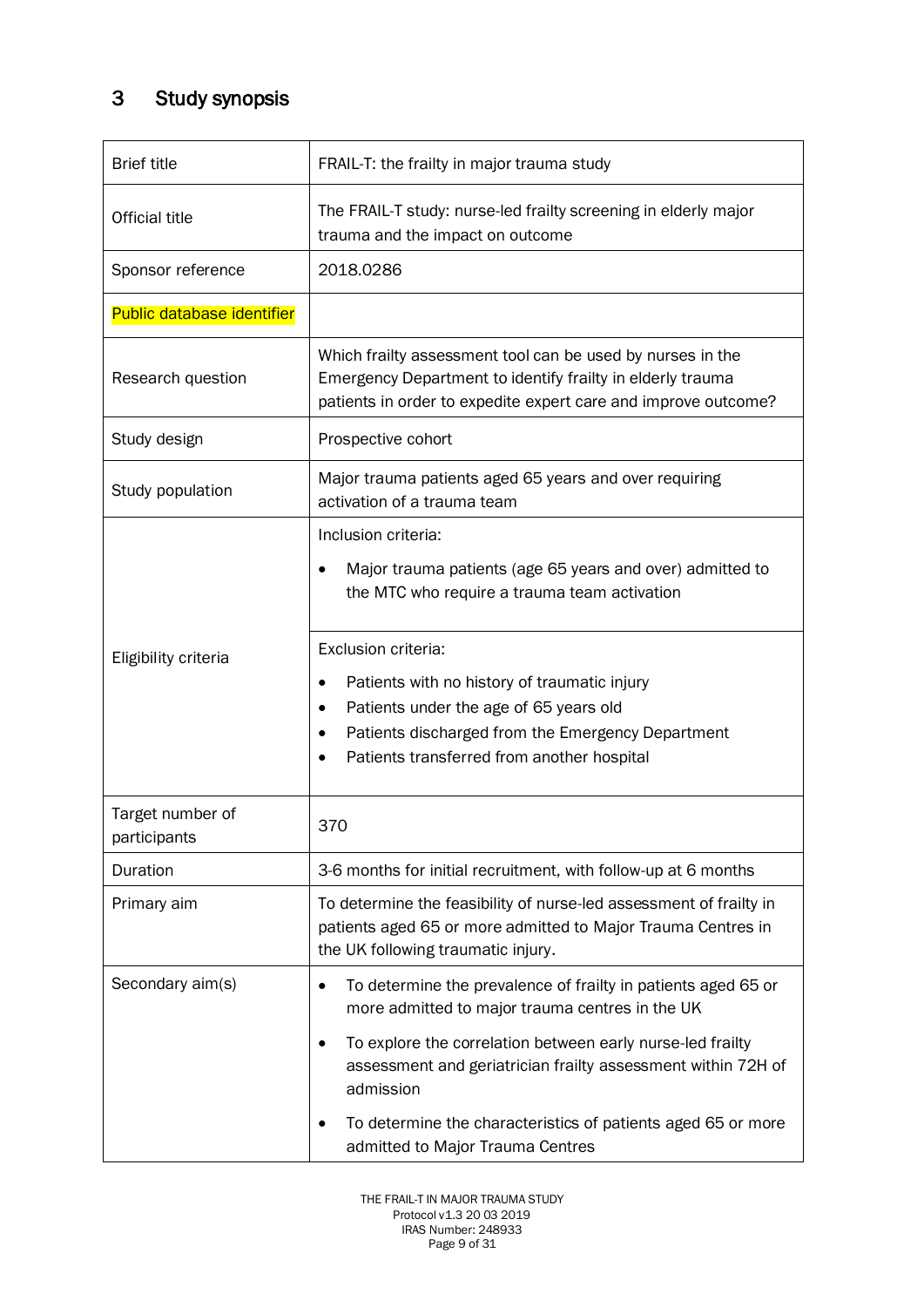|                    | To examine the relationship between early identification of<br>frailty and outcomes in major trauma patients age 65 and<br>over                                                                                                                                                                                                                                                                                                     |
|--------------------|-------------------------------------------------------------------------------------------------------------------------------------------------------------------------------------------------------------------------------------------------------------------------------------------------------------------------------------------------------------------------------------------------------------------------------------|
| Sources of funding | <b>Burdett Trust for Nursing</b>                                                                                                                                                                                                                                                                                                                                                                                                    |
| Sponsor            | St George's University Hospitals NHS Foundation Trust                                                                                                                                                                                                                                                                                                                                                                               |
| Key contact names  | Sponsor contact: Iwona Bombelka<br>St George's Joint Research Enterprise Service<br>Hunter Wing, Ground Floor,<br>St George's, University of London and St George's University<br><b>Hospitals NHS Foundation Trust</b><br>Cranmer Terrace SW17 ORE<br>Phone: 020 8725 3784<br>Email: researchgovernance@sgul.ac.uk<br>Chief Investigator: Professor Heather Jarman<br>Email: heather.jarman@stgeorges.nhs.uk<br>Tel: 020 8725 1999 |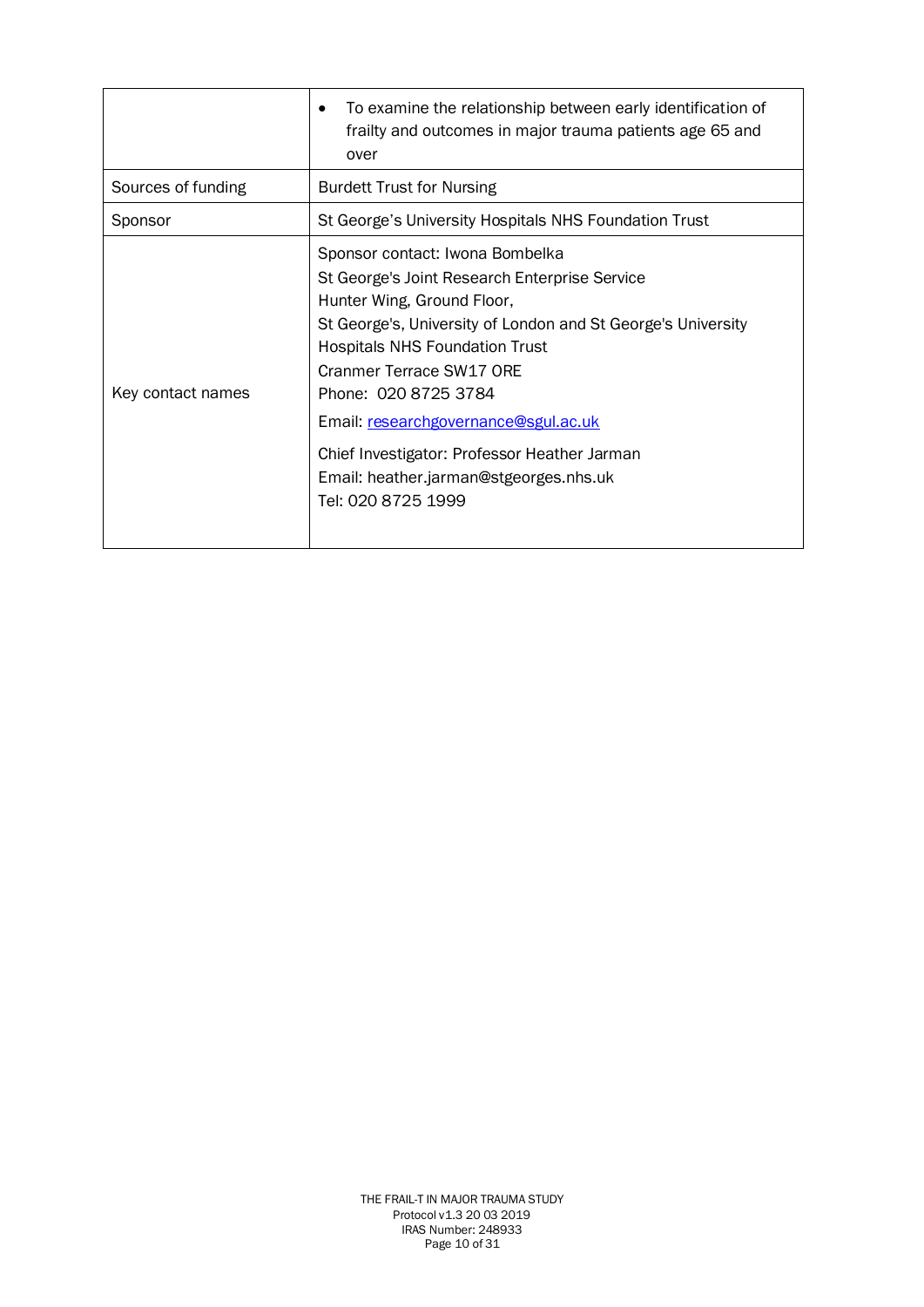## <span id="page-10-0"></span>4 Background

There is no universal definition of frailty, but it is regarded as a condition characterised by a cumulative decline of physiological resilience across a number of body systems [1,2,3]. A key principle is that people who are frail are at risk of significant functional, physical and cognitive decline following an episode of illness or injury [4]. The prevalence of frailty is dependent on the definition used and how it is measured. A literature review by Sternberg et al [5] cites rates of 5% - 58%, with prevalence increasing with age. In the UK, Gale et al [6] estimate that in 60-69 year olds the rate is 6.5%, rising to 65% in the over 90s.

### 4.1 Study rationale

The population is getting older as a result of improvements in healthcare and lifestyle, and in 2016 in the UK, 18% of people was aged 65 and over [7]. As people are living longer and remaining physically fit they follow more active and independent lifestyles resulting in an increased risk of trauma. More elderly people are sustaining major traumatic injury, with the UK incidence in over 75s rising from 8.1% in 1990 to 26.9% in 2013 [8, 9]. Data from Major Trauma Centres (MTCs) in London for the last two years show patients age 65 and over accounted for 31% (1636 of 5348 patients) of major trauma activity in 2016, rising to 33% (1788 of 5486 patients) in 2017. There are similar findings for patients age 65 and over in published data worldwide, with falls being the most common cause of injury. These low energy falls, whilst unremarkable in the younger population, result in disproportionate injuries and mortality rates in the elderly who may have multiple co-morbidities and frailty [4, 11]. International evidence suggests two 'groups' of elderly trauma patients – those functioning well physically prior to the injury, and those who are frail. It is pre-injury frailty status as well as age that appear to influence outcome, with those who are frail suffering worse in-hospital complications and increased mortality. There is some international evidence that frailty leads to an increased incidence of poor health and greater health resource use in major trauma patients compared to the 'non-frail' [12]. Frailty has also been found to be an independent predictor of in-hospital complications and adverse outcome in older trauma patients in the US [13].

Despite the available evidence on the significance of frailty on outcome there is a lack of evidence describing the characteristics and effects of frailty in major trauma in the UK, and we do not know how many severely injured patients are affected by frailty. This could be due to the lack of consensus in defining frailty and lack of standardisation in how it is measured and recorded. Severely injured older people are initially cared for in Major Trauma Centre (MTC) Emergency Departments (ED), yet a recent international scoping review reported only 14% of patients were frailty screened during this phase of care [14]. This may be due to the fact that not all elderly trauma patients 'appear' frail, or that some trauma-specific frailty tools are time and resource intensive to complete [14], or frailty screening is only recommended as part of a comprehensive geriatric assessment at a later stage in the patients' journey [14]. However, a recent study has reported significantly improved outcomes in frail older trauma patients who have early frailty screening and expedited care via a specialist pathway [16]. Frailty screening is predicted to become part of the best practice commissioning tariff within NHS England in 2019- 2020, yet there is no evidence or consensus as to who should carry out this assessment or within which timeframe.

There are a plethora of frailty instruments in use making it difficult for clinicians to know which is the most appropriate. Joseph et al [11] estimate that more than 32 frailty indices exist with the

> THE FRAIL-T IN MAJOR TRAUMA STUDY Protocol v1.3 20 03 2019 IRAS Number: 248933 Page 11 of 31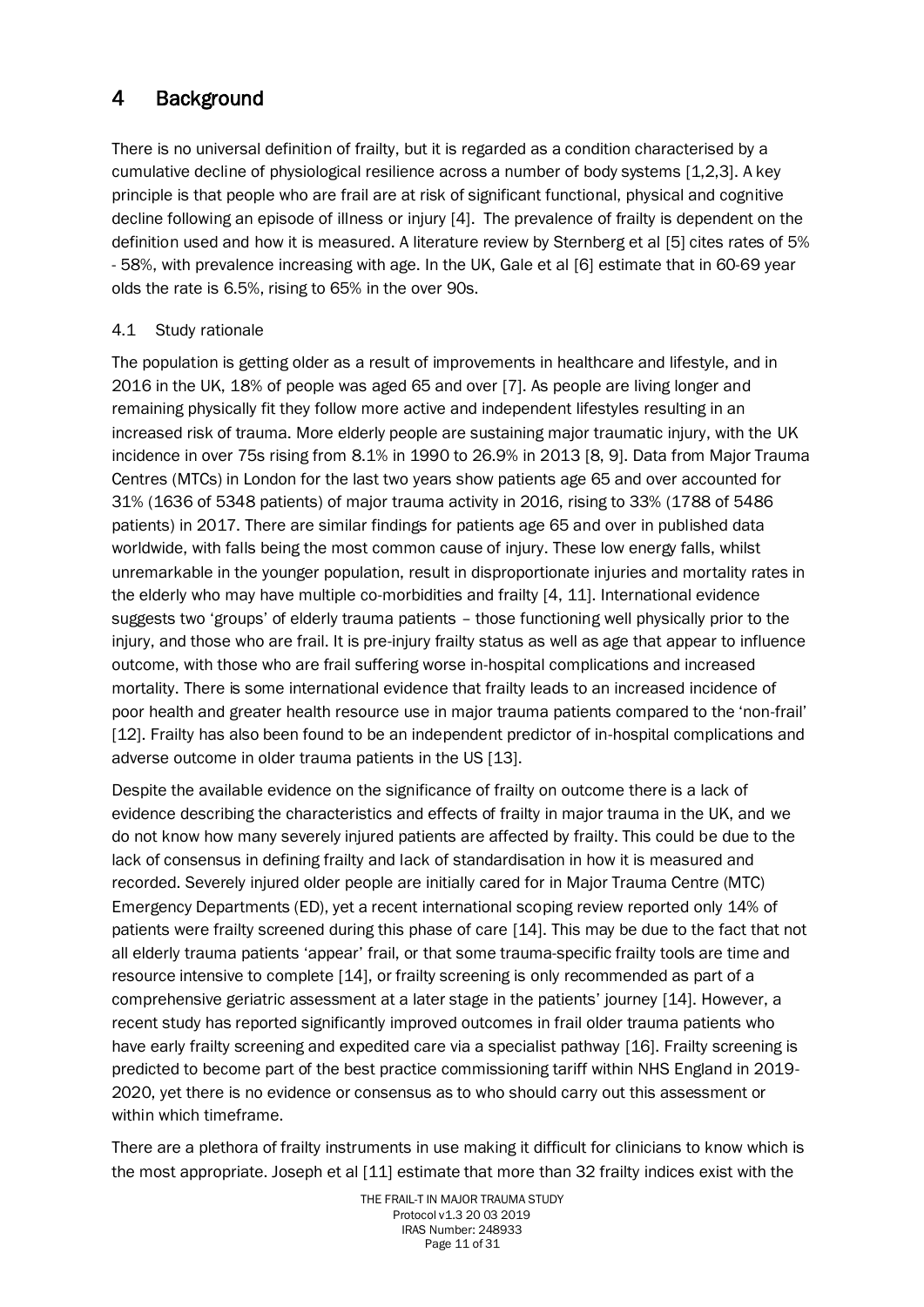aim of predicting patient outcome and are designed for use in a variety of distinct patient groups. This has led to a lack of consistency in the definitions and measured used to provide outcome data in the various patient groups. The British Geriatric Society [1] makes recommendations for frailty assessment in different clinical groups but do not recommend a specific tool for use in major trauma.

Major trauma is an increasing burden for older people, therefore we wish to focus attention on early identification of frailty in the ED in major trauma patients as a way to underpin frailty specific major trauma pathways, to optimise recovery and improve patient experience. We do not currently know the prevalence of frailty in the UK major trauma population or whether it is feasible to carry out accurate frailty assessment in the ED in this patient group. Nurses are involved in every stage of the major trauma patient pathway and are best placed to provide an early clinical assessment of frailty working with the patient, family and wider multi-professional team to influence ongoing care. Therefore, this study aims to determine the feasibility of nurseled assessment of frailty in patients aged 65 or more admitted to major

## <span id="page-11-0"></span>5 Study aims

### 5.1 Primary aim

The primary aim is to determine the feasibility of nurse-led frailty assessment in the Emergency Department in patients aged 65 or more admitted to major trauma centres in the UK following traumatic injury.

### 5.2 Secondary aims

- To determine the prevalence of frailty in patients aged 65 or more admitted to major trauma centres in the UK
- To explore the correlation between early nurse-led frailty assessment and geriatrician frailty assessment within 72H of admission
- To determine the characteristics of patients aged 65 or more admitted to Major Trauma **Centres**
- To examine the relationship between early identification of frailty and outcomes in major trauma patients age 65 and over

## <span id="page-11-1"></span>6 Study design

The design of this study has been adopted following discussions in the study management committee.

## 6.1 Overall design

A prospective cohort analysis of consecutive major trauma patients age 65 and over admitted to a Major Trauma Centre (MTC) within the London Trauma System and Southampton will be undertaken. There is no modification to the patient's expected course of treatment as a result of participating in the study.

> THE FRAIL-T IN MAJOR TRAUMA STUDY Protocol v1.3 20 03 2019 IRAS Number: 248933 Page 12 of 31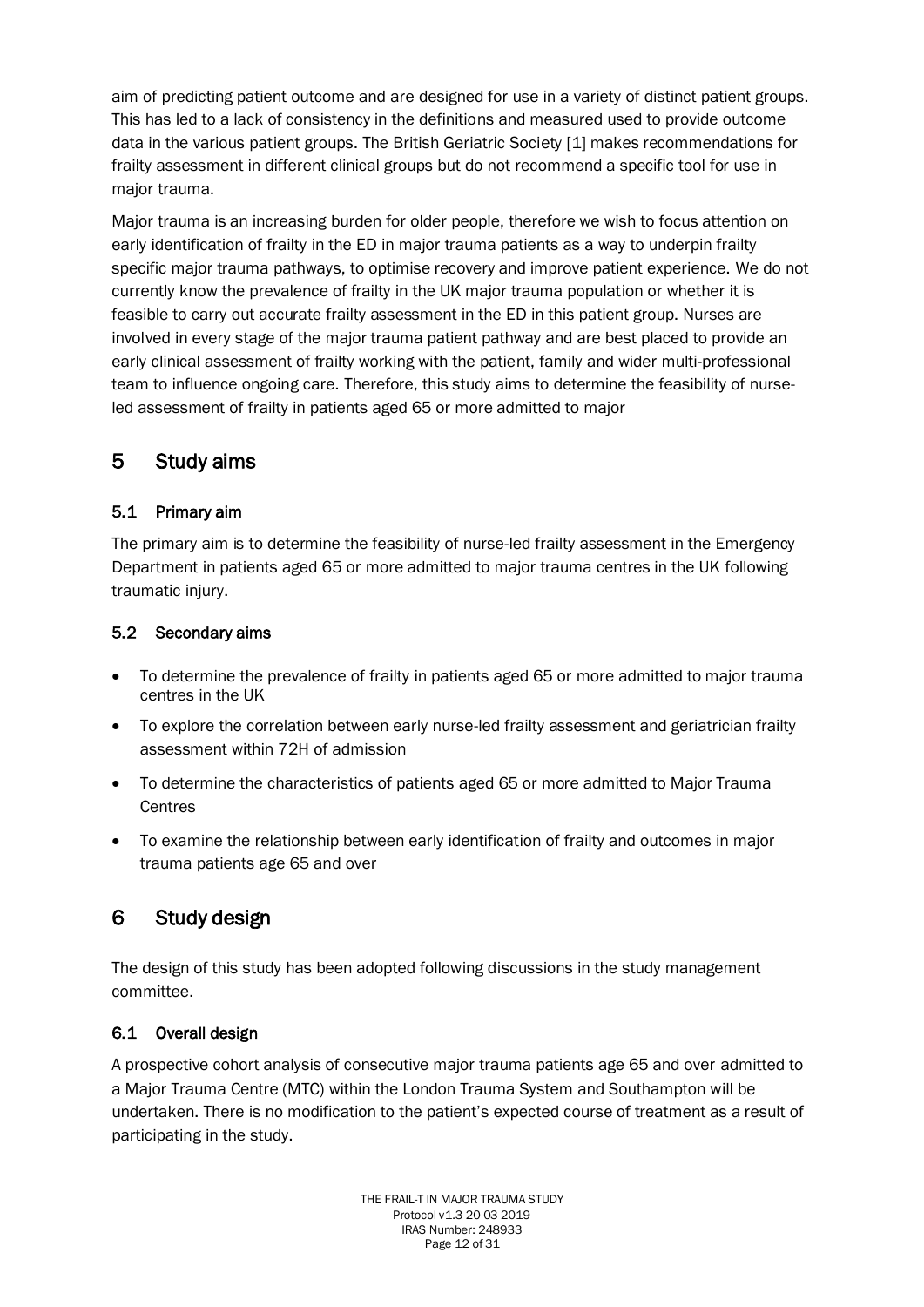### 6.2 Methods

Following a consent process, each participant will be assessed for frailty by a nurse in the ED using standardised measurements of frailty. Nurses will be trained in how to perform a frailty assessment and in the use of the measurement tools (which are brief and take a short time to complete). A geriatrician will carry out a frailty assessment within 72 hours of admission to validate the nurses' measurement and ensure that frailty has not been missed. Demographic, injury and clinical characteristics will be collected on a case report form to provide a greater understanding of the elderly major trauma population. Clinical outcome data, including health status and participant reported outcomes, will be collected on discharge and 6 months.

#### 6.3 Schema of study



THE FRAIL-T IN MAJOR TRAUMA STUDY Protocol v1.3 20 03 2019 IRAS Number: 248933 Page 13 of 31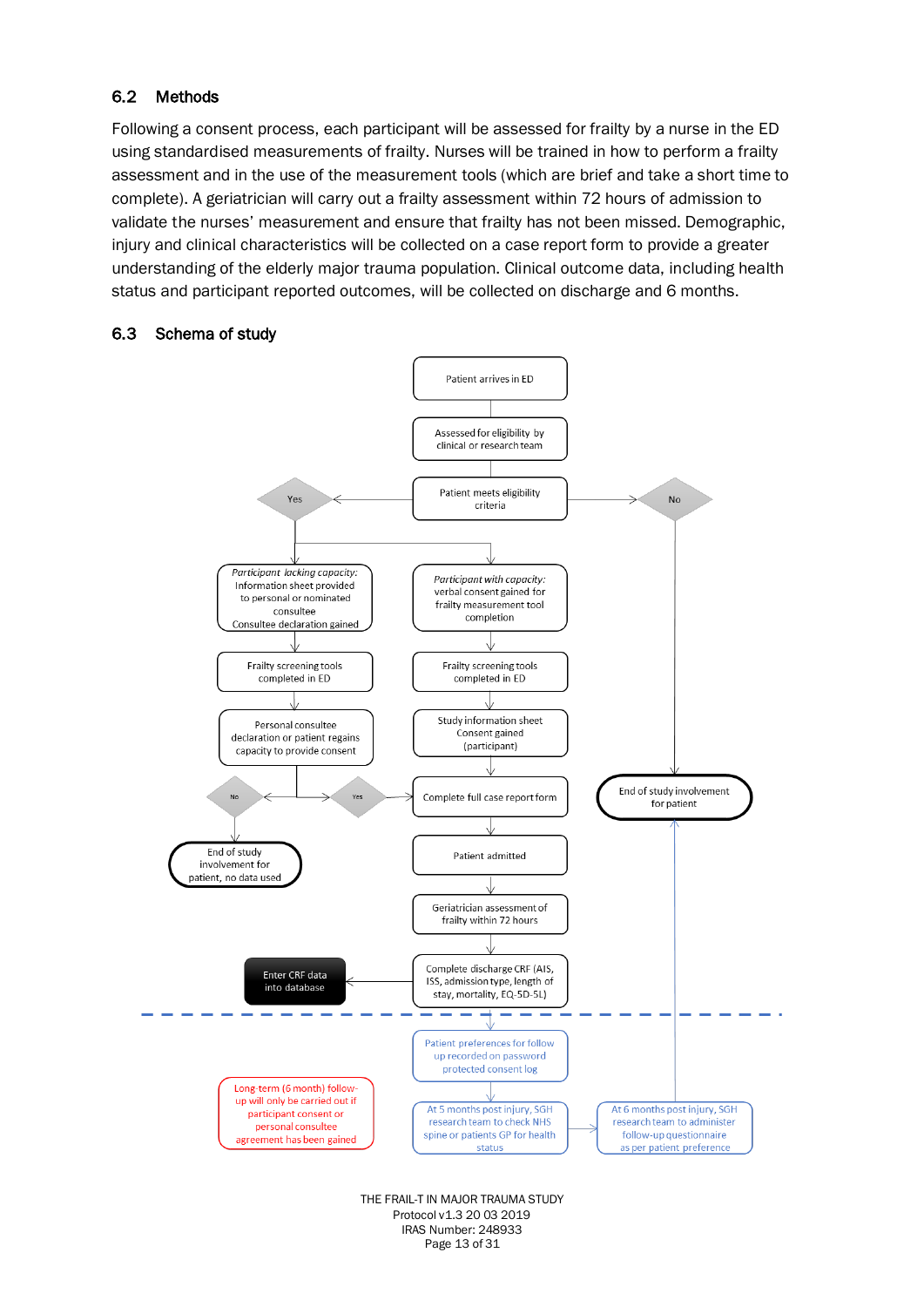## <span id="page-13-0"></span>7 Participation selection criteria

Participant enrolment will be conducted over a three to six month period across five hospital sites.

Participants will be screened according to the inclusion and exclusion criteria for the study. Participants will be considered eligible for enrolment into this study if they fulfil all of the inclusion criteria and none of the exclusion criteria as defined below. Eligible participants will be entered onto the *screening and enrolment log* and assigned a unique study identifier. Participants who are screened but not eligible will be entered on to the *screening and enrolment log* and their involvement in the study ends.

## 7.1 Inclusion criteria

Major trauma patients (age 65 years and over) admitted to the MTC requiring activation of a trauma team. The criteria for activation of the trauma team at each site may vary and therefore it is the responsibility of the clinical and / or research nursing staff at each site to identify eligible participants.

### 7.2 Exclusion criteria

- Patients with no history of traumatic injury
- Patients under the age of 65 years old
- Patients discharged from the Emergency Department
- <span id="page-13-1"></span>• Patients transferred from another hospital

## 8 Participant recruitment process

Data collection at a site will only commence once evidence of the following approval / essential documents are in place:

- 1. REC approval, if applicable
- 2. Final sponsorship and host site permissions,

All participants will be screened for eligibility and consented by the Principal Investigator, or an appropriate delegate as detailed in the study procedures in sectio[n 9.1.](#page-13-3)

Participants eligible for the study that agree to participate will be assessed and managed clinically in the ED according to standard practice for the site.

## <span id="page-13-2"></span>9 Consent procedures

#### <span id="page-13-3"></span>9.1 Informed consent

#### 9.1.1 Participants with capacity

Informed consent will be obtained by the local Principal Investigator (PI), or an appropriately trained member of the team, as a two-part process prior to inclusion into the study. As participants presenting to Major Trauma Centres may not be able to read and complete a written consent process within the time frame that they are in the Emergency Department, verbal

> THE FRAIL-T IN MAJOR TRAUMA STUDY Protocol v1.3 20 03 2019 IRAS Number: 248933 Page 14 of 31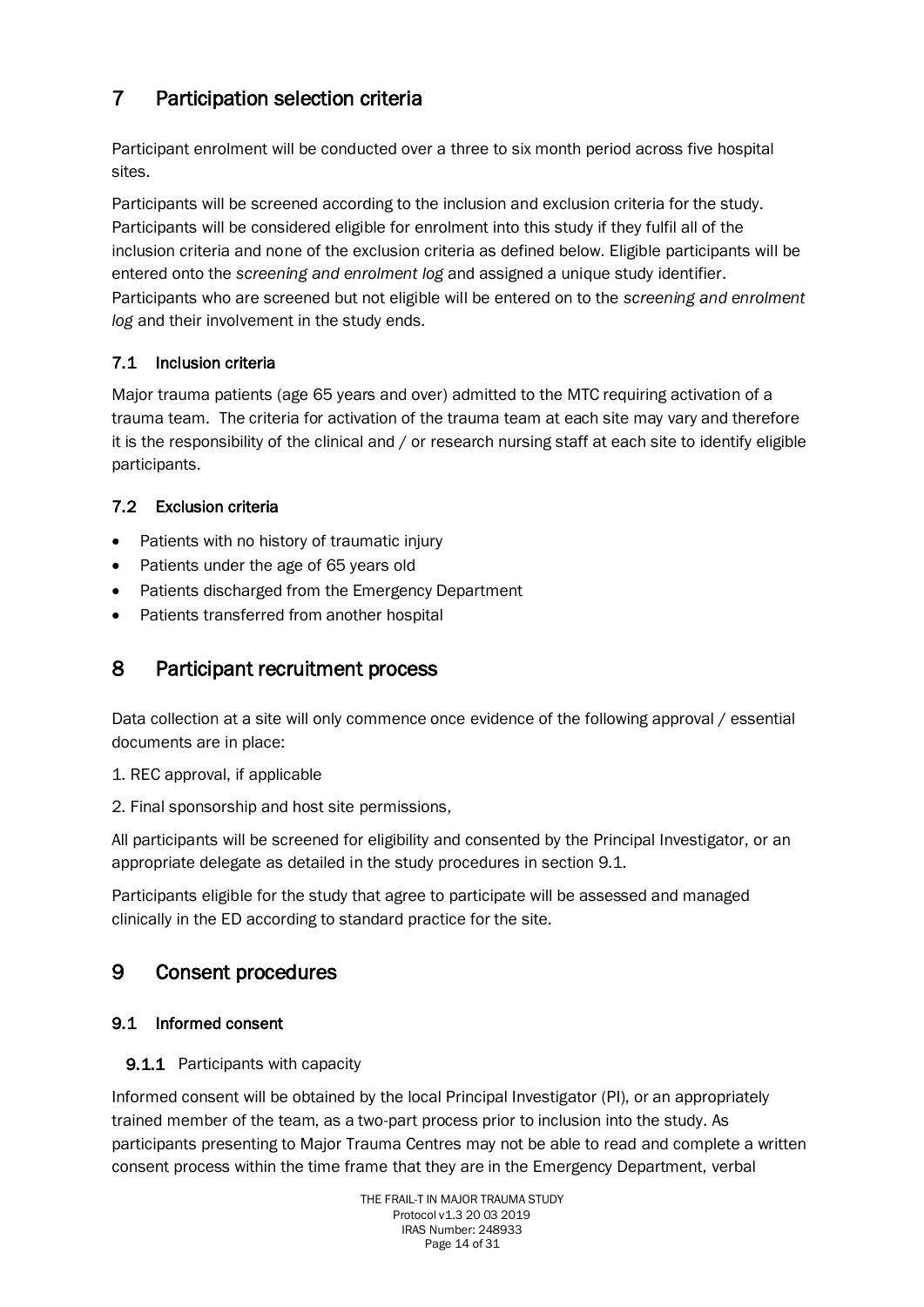consent will be obtained following eligibility assessment in order for the frailty measurement tools to be completed.

If the participant declines to give verbal consent at this stage they may be given further written information and the participant given time to consider their participation.

If verbal consent is used initially then participants will subsequently be given a written participant information sheet and the study team will be available to answer any questions. The participant will be given time to read the information and consider their participation in the study. If they still wish to take part they will then go through the written consent process. This will be deferred written consent for the frailty measurement and written consent for the other aspects of the study. If they choose to end their participation at this point then any data already collected will be destroyed.

The participant will be informed that his/her medical records are subject to review by representatives of the sponsor as necessary and that data will be collected and processed in accordance with the Data Protection Act 2018. The participant will be told that participation in the study is voluntary and that he/she is free to withdraw from the study at any time and without prejudice. If participants are willing to provide a reason for their withdrawal, this information will be recorded. Each participant will be advised that data collected may be published or presented at scientific meetings and may also be subject to audit procedures from Regulatory Authorities. All such personally identifiable data will be anonymised to maintain complete participant confidentiality at all times.

A copy of the signed *Informed Consent Form (ICF)* along with a copy of the most recent approved *Participant Information Sheet (PIS)* will be given to the study participant. An original signed & dated consent form will be retained in the ISF. Copies of both the ICF and PIS will be placed in the medical notes.

If new information results in significant changes to the risk–benefit assessment, the consent form will be reviewed and updated if necessary. All participants, including those already being treated, will be informed of the new information, given a copy of the revised consent form and asked to re-consent if they choose to continue in the study.

Participants will be asked to consent to follow up at six months from injury. There is a risk that participants may have deteriorated or died following discharge from hospital. Therefore the participant's GP will be contacted or the NHS spine will be checked prior to the six month follow up to avoid inadvertently causing distress to the participant's relatives.

### 9.1.1 Participants who lack capacity

Some participants eligible for the study may have impaired capacity at the time of attendance. This may be due to either the participant's current clinical condition or an existing condition such as dementia. This group is an important cohort in understanding frailty in the major trauma population.

If a *personal consultee* is available then personal consultee advice will be sought. This will be from someone who knows the person who lacks capacity in a personal (non-professional, nonpay) capacity who is able to advise the researcher about the person who lacks capacity's wishes and feelings in relation to the project and whether they should join the research.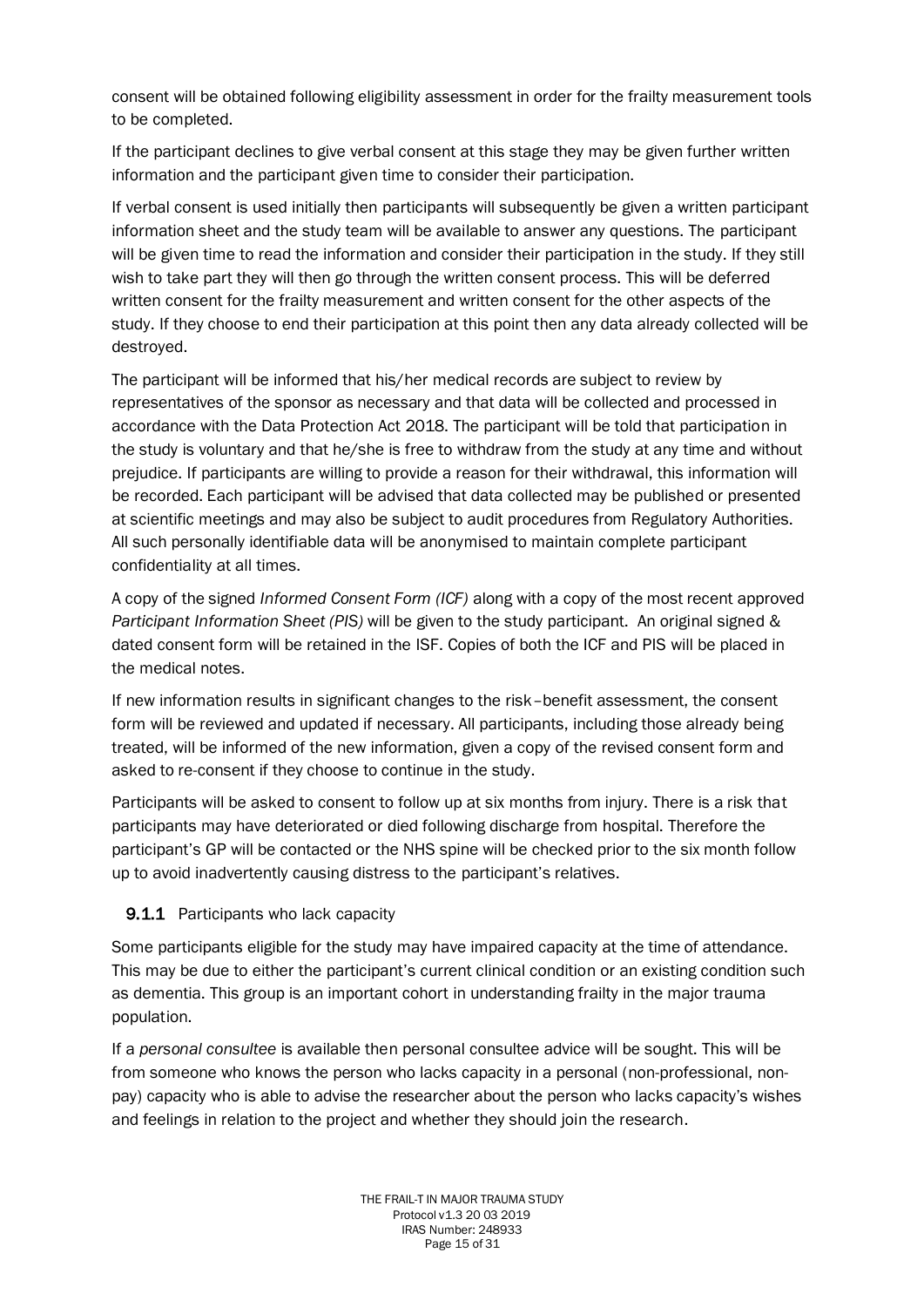In line with DH guidance on nominating a consultee for research involving adults who lack capacity (2008), a *nominated consultee* will only be used if a personal consultee is not available. The role of the nominated consultee in this study is to advise on the patient's participation so that the frailty assessment can be completed in the Emergency Department prior to seeking patient consent or personal consultee advice at a more appropriate time. If the nominated consultee is unable to advise on the patient's participation, the patient will not be enrolled in the study and no information will be collected.

Frailty assessment is an observational, clinically routine intervention which will not cause harm to the patient. This is necessary as frailty screening must take place before the patient leaves the Emergency Department which may occur before it is possible to consult in the usual way. If this is the case then the local research team will ask the patient's consultant to complete the declaration as a nominated consultee. The consultant will take account of any views of the patient if these are known.

Copies of the *personal / nominated declaration form* and *information sheets* will be kept in the medical notes.

As soon as clinically appropriate (determined by the clinical care team in charge of the participant), consent will be sought from the patient (participant) or advice sought from the personal consultee for inclusion of the frailty assessment data in to the study, collection of research specific data (for example, injury characteristics) and long term follow-up. If a participant or declines to give consent for continuation at this stage, his/her wishes will be respected; the same principle will apply if a personal consultee does not advise the inclusion of a participant who lacks the capacity to consent. All data relating to the study will be confidentially deleted.

### 9.2 Participant transfers out of the MTC

If a participant is transferred to another hospital or moves from the area after discharge from the hospital, every effort will be made to maintain contact to allow the follow-up study procedures to be completed. This will be the responsibility of the participating site. If follow-up study procedures are unable to be completed this should be reported as a protocol breach and the minimum data entered will be the discharge location if known.

### 9.3 Lost to follow-up

A participant will be considered lost to follow-up for the 6 month data collection if the research team is unable to confirm their status with their GP or NHS spine, and they do not respond to two attempts by the research team to contact them for the 6 month quality of life assessment.

### 9.4 Definition of the end of study

The end of study is defined as when the last participant recruited has completed the 6 month follow-up (or has been deemed lost to follow-up) and all the data have been cleaned and the database locked.

The REC requires notification of the end of study within 90 days of its planned completion or within 15 days if the study is terminated early. The sponsor will facilitate assistance and compliance with requirements.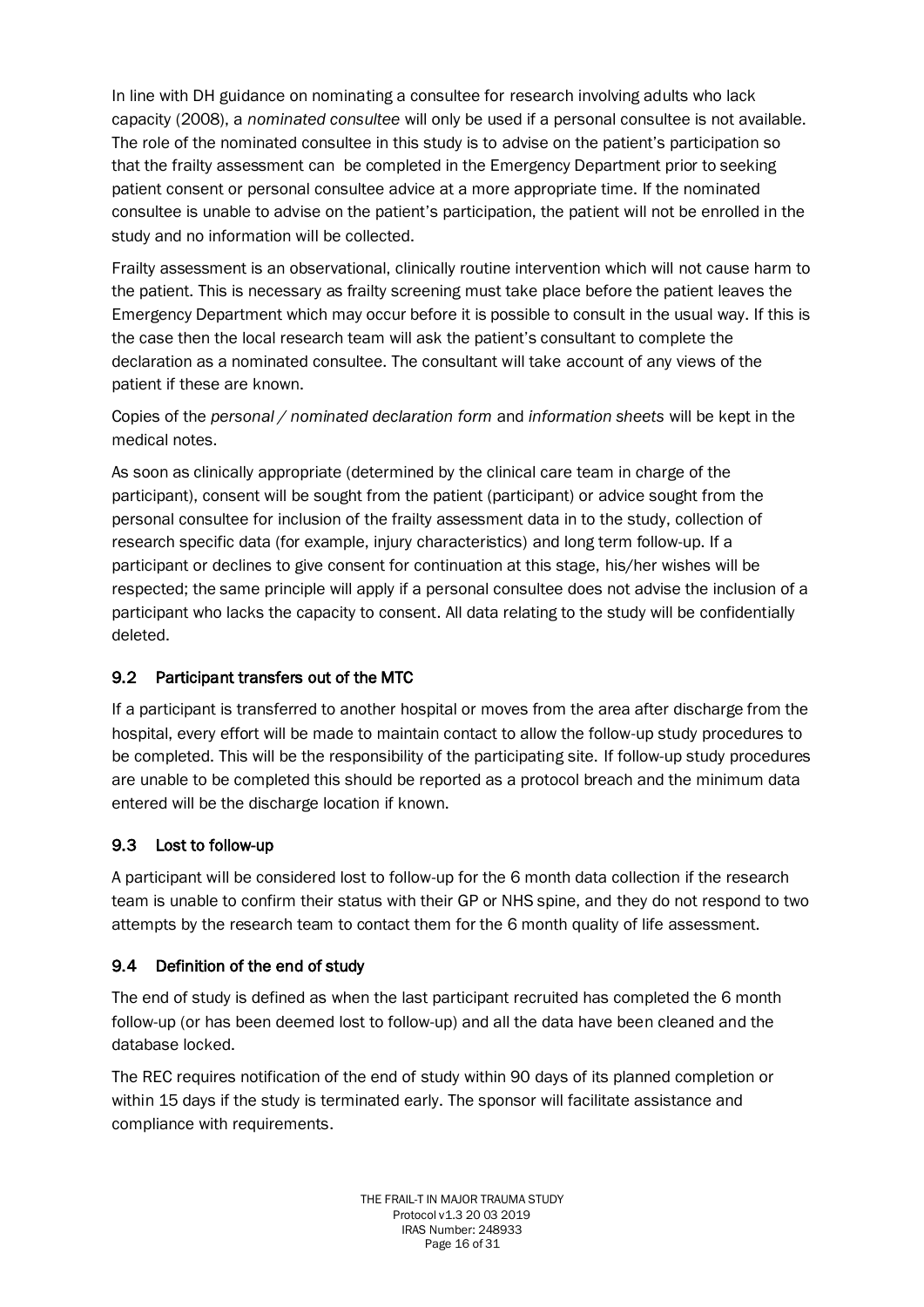## <span id="page-16-0"></span>10 Study Procedures

Each site will have a nominated study lead and research staff from within the local clinical team. A study website will contain information for participating sites including the protocol, guidance / explanatory notes and frailty screening tool training.

After enrolment, data will be collected prospectively by the study teams for each participant using a paper case record form. All data will be anonymous and participants will be assigned a unique study identifier which will be used throughout the data collection period.

Following a consent or consultee advice process, each participant will have frailty assessment carried out by a nurse in the ED using 3 standardised measures of frailty (a screening tool). Nurses will be trained in how to perform frailty measurement and in the use of the measurement tools. A geriatrician will carry out a frailty assessment within 72 hours of admission to provide validation of the nurse measurements and ensure that frailty has not been missed. Demographic, injury and clinical characteristics will be collected on a case report form to provide a greater understanding of the frail elderly major trauma population. Clinical outcome data, including health status and participant reported outcomes, will be collected on discharge and at 6 months.

### 10.1 Baseline assessment procedures

All participants will have the following data recorded:

### 10.1.1 Demographic information

Information on age, gender, race and ethnicity and postcode of the participant's residence and injury location will be collected. To avoid potential identification only the area and district of the postcode will be recorded; for example GU (area) and 15 (district).This data will be used to provide a greater understanding of the older major trauma population. This data is collected as part of routine NHS admission procedures and is not specific to the study.

#### 10.1.2 Injury and clinical characteristics

The following study specific information will be recorded:

- Time and date of traumatic injury
- Time of ED arrival and time of CRF completion
- Type of injury: blunt, penetrating
- Location when injury occurred type and postcode (i.e. home, street)
- Mechanism of injury
- ED vital signs on presentation: Glasgow Coma Score (GCS),Systolic blood pressure (SBP) and heart rate and temperature
- Physiological characteristics on presentation: lactate measurement in the ED (if taken as part of routine clinical care)
- Past medical history / co-morbidities / number of significant pre-injury medications
- Residential status (i.e. own home, rehabilitation unit, nursing home)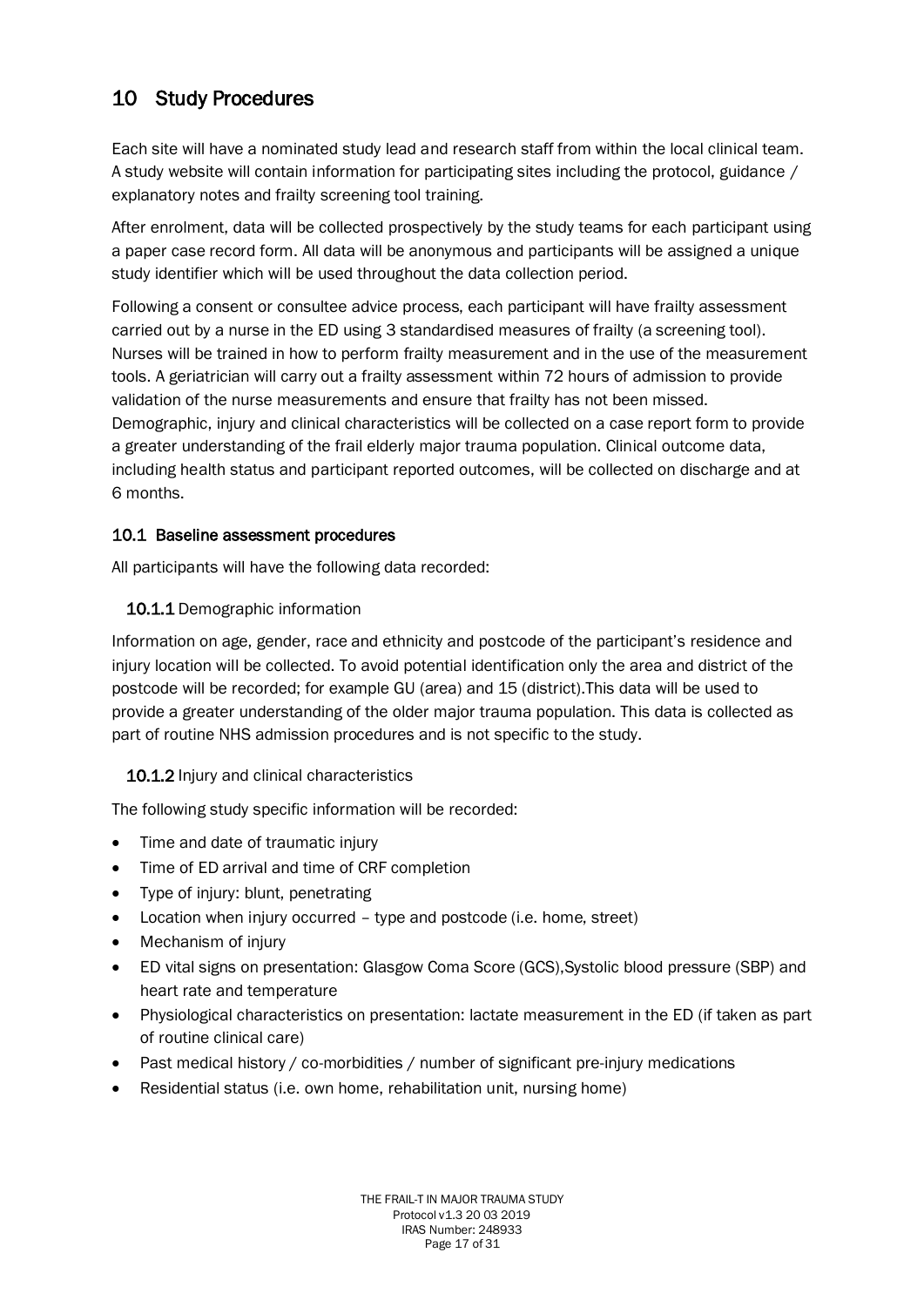#### 10.1.3 Nurse-led frailty assessment

Designated clinical or research nurses will be trained in how to perform a frailty assessment using the frailty measurement tools to assess their practical application for use in the Emergency Department in major trauma patients. Information pertaining to the participant's pre-trauma frailty status will be collected from the participant or their relatives / friends depending on whichever is most appropriate. Due to the nature of the participants presenting condition there may be times when it is not appropriate or possible for the measurement tools to be completed in the ED. As this is a feasibility study the reasons for non-completion of frailty measurement in the ED is an important component. Nurses completing the assessment will be asked to provide a rating preference and comment on the ease of use of each of the scales, including how they were able to gather the information (i.e patient, relatives, pre-hospital information).

These scales have been chosen by the study steering committee based on consensus. Copies of the tools are shown in

*The Clinical Frailty Scale (CFS), also known as 'Rockwood'*

This scale has been chosen as it forms part of the routine measurement of frailty by geriatricians in the NHS Best Practice Tariff for Major Trauma from April 2019. It is a validated tool used to assess frailty in the elderly population and is based on clinical judgement [17]. It uses nine pictorial representations alongside a short descriptor to assign a frailty score: 1 (very fit) to 9 (terminally ill). Participants scoring five or more are considered to be frail. The CFS has been validated as a predictor of adverse outcome in the hospitalised elderly population [18, 19].

*PRISMA-7*

PRISMA-7 is a self-reported questionnaire composed of seven unambiguous questions aimed at identifying frail older adults [20]. It utilises closed questions, 'yes' or 'no' answers, and a score of three or more identifies frailty. The PRISMA-7 has been praised in identifying frailty in older people in the primary care setting [21], however it has be criticised for over-screening frailty [22].

*The Trauma Specific Frailty Index (TSFI)*

The Trauma Specific Frailty Index (TSFI) is a frailty tool composed of 15 questions designed to assess frailty in the trauma setting. It was validated among 200 geriatric trauma participants and is an independent predictor of unfavourable discharge disposition [23]. It can be completed by participants, or next of kin, if the participant is unresponsive. A TSFI score of >0.27 is found to be an independent predictor of unfavourable outcomes after trauma in this participant cohort. The TSFI is an effective tool that can aid clinicians in planning discharge disposition of geriatric trauma participants.

### 10.2 Geriatrician assessment procedures

Once the participant is admitted to hospital a further frailty assessment will be performed within 72 hours of admission by a geriatrician at specialist training level of ST3 or above. This will enable the correlation of the ED nursing frailty assessment with that of a specialist clinician, and ensure that frailty has not been missed. Participant's frailty status will be determined by the geriatrician using the Clinical Frailty Score which is the tool used within routine practice during clinical assessment.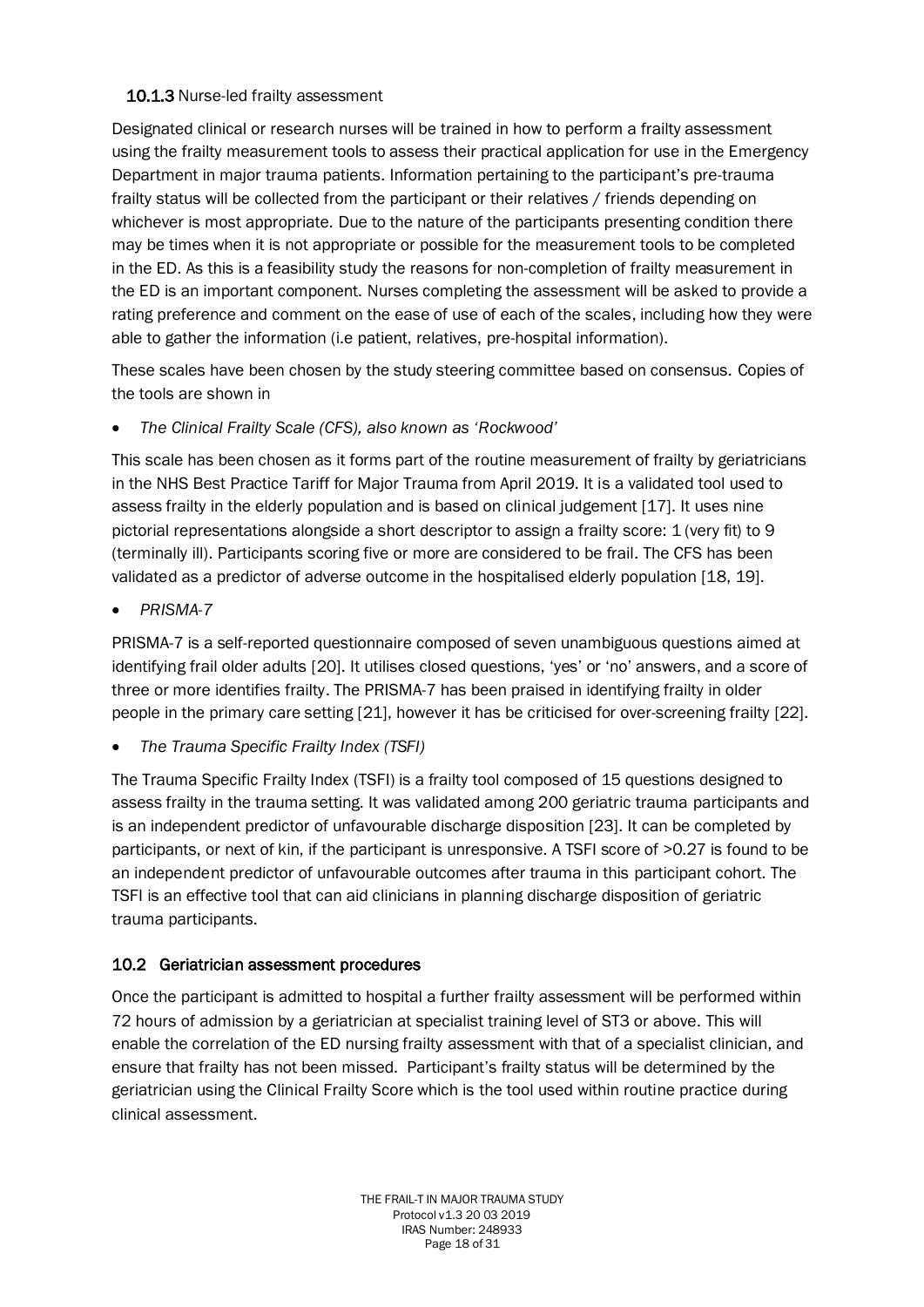### 10.3 Outcomes follow up

Outcome data will be collected according to the schedule in [10.5.](#page-19-2)

10.3.1 On discharge from hospital:

- Injury variables: abbreviated injury scores (AIS) and injury severity score (ISS). AIS classifies the severity of injury in each of six defined body regions (head and neck, face, chest, abdomen, pelvis and extremities). ISS is an anatomical scoring system that standardises the severity of traumatic injury [24].
- Critical care admission, critical care length of stay, hospital length of stay, discharge disposition / residential status, date of in-hospital mortality (if appropriate)
- Participant reported outcomes using EQ-5D-5L. Patient reported outcome measures (PROMs) questionnaires including the EQ-5D-5L are routinely collected from eligible patients in participating sites as part of a TARN project. Each site should have a local protocol for completion of PROMs questionnaires on behalf of those participants who do not regain mental capacity during admission.

### 10.3.2 Procedures in the event of participant death

If a recruited participant dies during admission, the following information will be documented:

- Date of death
- Injury variables: abbreviated injury scores (AIS) and injury severity score (ISS). AIS classifies the severity of injury in each of six defined body regions (head and neck, face, chest, abdomen, pelvis and extremities). ISS is an anatomical scoring system that standardises the severity of traumatic injury [24].
- Critical care admission, critical care length of stay, hospital length of stay, discharge disposition / residential status, date of in-hospital mortality (if appropriate)

#### 10.3.3 At 6 months:

- Residential status compared to pre-injury
- If the participant has been readmitted to hospital, and the reason for the readmission
- Date of death (if relevant)
- Participant reported outcomes using EQ-5D-5L (collected by letter, phone or email as participant prefers)

#### 10.4 Dealing with emotional or psychological distress during follow-up

There is a risk that contact with the participant to complete the 6 month follow-up may induce or exacerbate emotional distress relating to the major trauma event. This risk will be mitigated by telephone follow-up being carried out by senior nurses who are experienced in caring for major trauma patients. If the participant shows or expresses any emotional distress the research team will offer, on their behalf, to contact the participant's keyworker from the Major Trauma Centre (this is a role covered by different staff groups dependent on the MTC and offers a single point of contact for patients post-discharge as part of normal practice). If the patient does not wish the research team to do this they will be advised to contact their GP.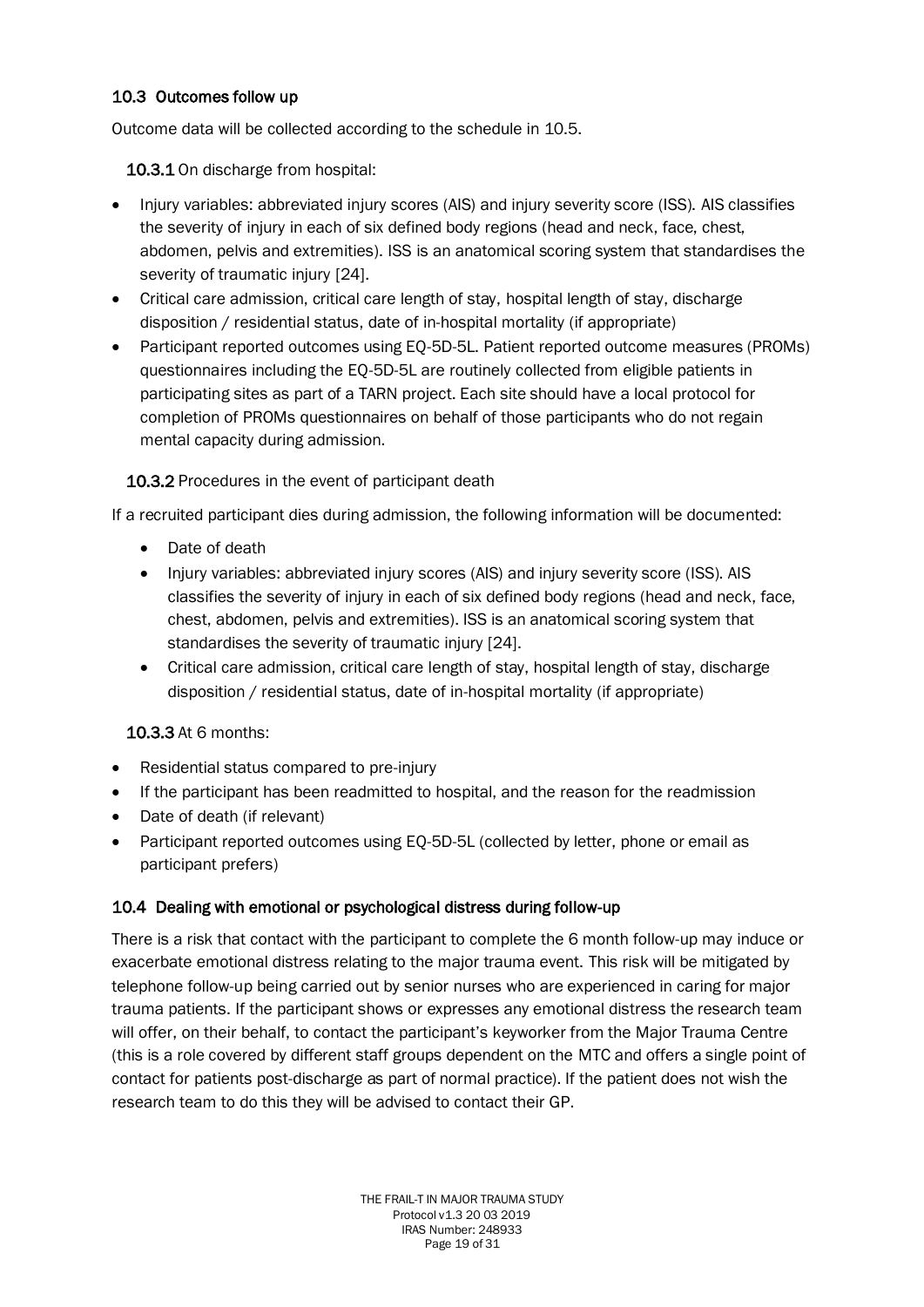Participants can opt for follow-up to be completed by letter or email. In these cases information signposting the patient to contact their GP or using NHS Choices will be provided in the covering information<https://www.nhs.uk/conditions/post-traumatic-stress-disorder-ptsd/>

#### <span id="page-19-2"></span>10.5 Schedule of study assessments

|                                    | Whilst      | Within 72 | On          | 5 months    | 6 months    |
|------------------------------------|-------------|-----------|-------------|-------------|-------------|
|                                    | participant | hours of  | discharge / | post-injury | post-injury |
|                                    | is in ED    | admission | death or    | NHS spine   |             |
|                                    |             |           | transfer    | / GP check  |             |
|                                    |             |           | from        |             |             |
|                                    |             |           | hospital    |             |             |
| Perform routine clinical           |             |           |             |             |             |
| assessment                         | X           |           |             |             |             |
| Check eligibility                  |             |           |             |             |             |
|                                    | X           |           |             |             |             |
| Obtain verbal consent              |             |           |             |             |             |
|                                    | X           |           |             |             |             |
| <b>Complete ED frailty</b>         | X           |           |             |             |             |
| assessment                         |             |           |             |             |             |
| Informed consent or consultee      |             |           |             |             |             |
| advice (participant / personal /   | X           |           |             |             |             |
| nominated)                         |             |           |             |             |             |
| Complete CRF data not              |             | X         |             |             |             |
| obtained on admission              |             |           |             |             |             |
| Complete specialist                |             | X         |             |             |             |
| geriatrician frailty assessment    |             |           |             |             |             |
| Complete discharge CRF             |             |           | X           |             |             |
|                                    |             |           |             |             |             |
| Send GP letter                     |             |           |             |             |             |
| For discharged or transferred      |             |           | X           |             |             |
| patients only                      |             |           |             |             |             |
| Outcome follow-up                  |             |           |             |             |             |
| For those with participant consent |             |           |             | X           | X           |
| or personal consultee advice only  |             |           |             |             |             |

<span id="page-19-0"></span>Table 1: schedule of study assessments

## 11 Safety events

As this is an observational study there will be no anticipated safety events as a result of participant participation. Notification of death is not recorded as an adverse event, it is reported as an outcome if occurs.

## <span id="page-19-1"></span>12 Data management and quality assurance

### 12.1 Confidentiality

All data will be handled in accordance with the Data Protection Act 2018.

Although participant identifiable data will be available to research staff they will not be entering it on to the paper case record form (CRF). Participants will be identified using a participant study identifier (ID) which will be recorded with the participant's name, hospital number and date of birth on the *screening and enrolment log*. This information is required to enable follow-up of participants at 6 months. The *screening and enrolment log* can be used to cross reference participant's identifiable information and will be stored in a locked office at each centre only

> THE FRAIL-T IN MAJOR TRAUMA STUDY Protocol v1.3 20 03 2019 IRAS Number: 248933 Page 20 of 31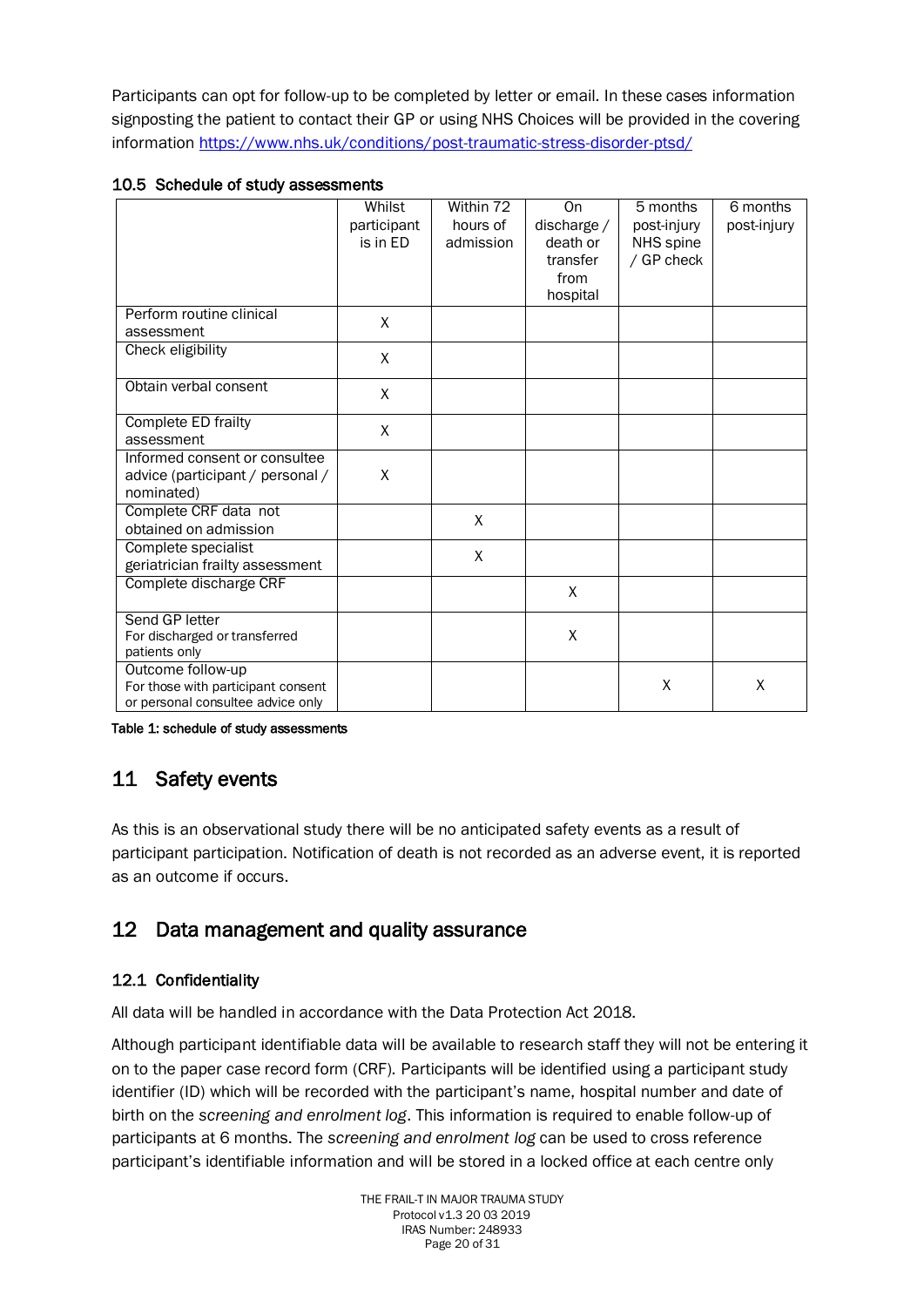accessible to the centre PI and data collectors. Each centre will be identified by a numeric code rather than name.

## 12.2 Data collection tool

Case Report Forms will be used. The majority of data required to be collected is already recorded as part of routine clinical care. All data will be entered legibly in black ink with a ball-point pen. If the investigator makes an error, it will be crossed through with a single line in such a way to ensure that the original entry can still be read. The correct entry will then be clearly inserted. The amendment will be initialled and dated by the person making the correction immediately. Overwriting or use of correction fluid will not be permitted.

It is the investigator's responsibility to ensure the accuracy of all data entered and recorded in the CRFs. The *Delegation of Responsibilities Log* will identify all study personnel responsible for data collection, entry, handling and managing the database

The source documentation is the CRF.

## 12.3 Data handling and analysis

Data collected on the paper CRF will be held by each study site and entered as soon as possible in to the password protected study database (REDcap) by the local study team. Hard copies of the questionnaires (CRFs) will be kept securely at each site (they must be kept in a locked cabinet in a locked room).

A password protected coding log will be used which will include identifiable participant data (name, address and date of birth) for participants who have consented to long term outcome follow-up. This will be transferred to the CI at the end of the in-hospital data collection period. At five months after injury the NHS Health and Social Care Information Centre (NHS Spine) or participants General Practitioner (GP) will be contacted to ensure that the participant is still alive at this time point. This will avoid erroneous long term follow up and exposing relatives to undue distress. At 6 months post injury, the EQ5D and questionnaire will be administered to each participant who has provided informed consent.

Paper CRFs will be kept until the end of the study to ensure that the source documentation is available for any query resolution.

## <span id="page-20-0"></span>13 Archiving arrangements

The study essential documents along with the study database will be archived in accordance with the sponsor requirements. The agreed archiving period for this study will be 5 years.

Each PI at any participating site will archive the study essential documents generated at the site for the agreed archiving period in accordance with the signed Clinical Study Site agreement

## <span id="page-20-1"></span>14 Statistical design

### 14.1 Statistical input in study design

Statistical input for this study has been provided by:

Dr Chao Wang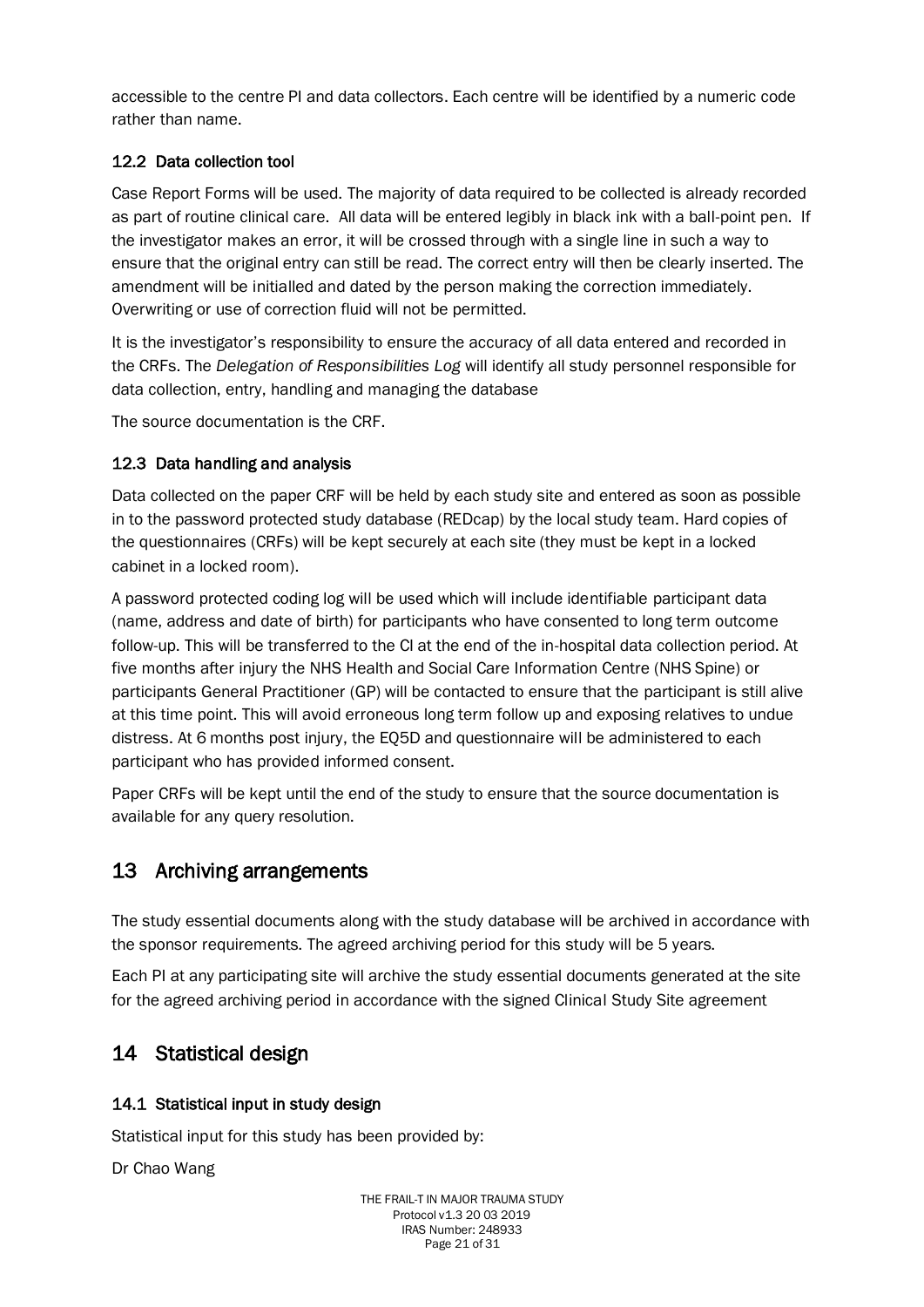Joint Faculty of Health, Social Care and Education, Kingston University and St. George's, University of London, St. George's Hospital Campus, Cranmer Terrace, London SW17 0RE

E-mail: [C.Wang@sgul.kingston.ac.uk](mailto:C.Wang@sgul.kingston.ac.uk)

## 14.2 Endpoints

## 14.2.1 Primary endpoint

The primary endpoint for this study is frailty, initially measured in the emergency department (ED) and then re-measured and validated within 72 hours of admission.

## 14.2.2 Secondary endpoints

The secondary end points include:

Continuous data: Injury severity score, length of stays and EQ-5D-5L scales; and

Categorical data: alive/died, critical care admission yes/no, discharge destination - usual place of residence/care home/other, readmission yes/no, reasons for readmission coded e.g. falls, infection etc.

### 14.3 Sample size and recruitment

### 14.3.1 Estimated sample size

Data from London-based geriatricians working with trauma participants suggests that frailty affects approximately 37% of those aged 65 or more. Therefore it was determined that we need a sample size of 370 to achieve a 95% CI of (32-42%) at 97% probability of achieving the target population.

### 14.4 Statistical analysis plan

Data will be analysed using data management software. Comparisons of continuous data will be conducted using unpaired students t-tests or Mann Whitney U tests (for parametric and nonparametric data respectively). Analysis of more than two groups of continuous data will be conducted using ANOVA or Kruskal Wallis tests. Analysis of categorical data such as male/female gender or survival/death will be analysed using Chi square or Fisher's exact tests. A p value of <0.05 is considered statistically significant for univariate analysis.

### 14.5 Interim analysis

<span id="page-21-0"></span>No interim analyses are planned.

## 15 Committees in involved in the study

Study Management Group (SMG) - responsible for the day-to-day management of the study. The role of the group is to monitor all aspects of the conduct and progress of the study, ensure that the protocol is adhered to and take appropriate action to safeguard participants and the quality of the study itself.

Study Steering Committee (SSC) - provides overall supervision of the study and ensures that it is being conducted in accordance with the relevant regulations. The Study Steering Committee has

> THE FRAIL-T IN MAJOR TRAUMA STUDY Protocol v1.3 20 03 2019 IRAS Number: 248933 Page 22 of 31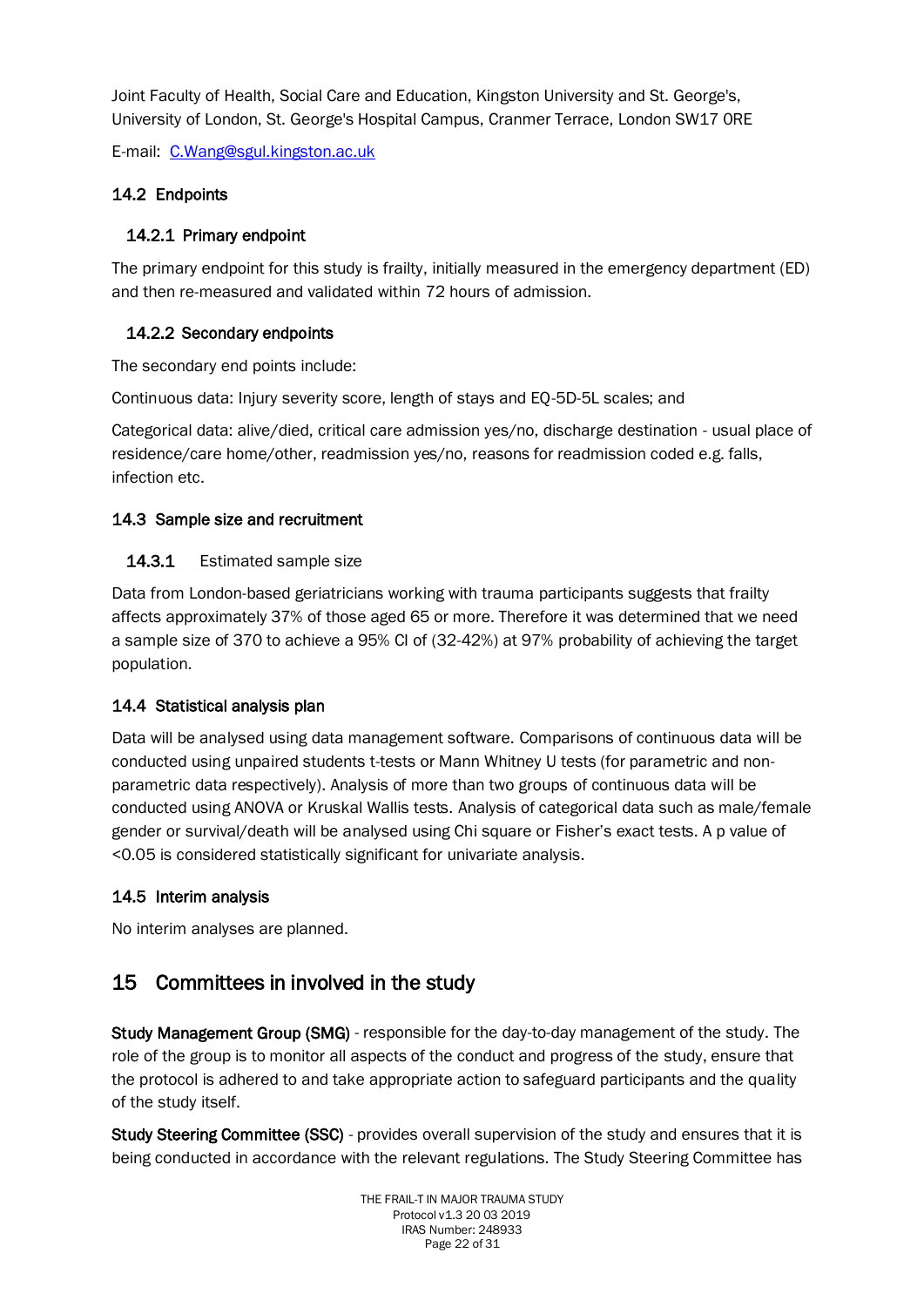agreed the study protocol and any protocol amendments and provides advice to the investigators on all aspects of the study.

## <span id="page-22-0"></span>16 Direct access to source data

The investigator(s)/institution(s) will permit study-related monitoring, audits, REC review, and regulatory inspection(s), providing direct access to source data/documents. Study participants are informed of this during the informed consent discussion. Participants will consent to provide access to their medical notes.

## <span id="page-22-1"></span>17 Ethics and research governance requirements

The site will conduct the study in compliance with the protocol as agreed by the Sponsor and which was given favourable opinion by the Social Care Research Ethics Committee (REC reference 19/IEC08/0006).

The Chief Investigator will be provided (via the Sponsor) with file indexes. The CI will be responsible for the maintenance of the TMF and may delegate the responsibility of ISF file maintenance to the PI at each participating site.

It is the responsibility of the Principal Investigator at each site to ensure that all subsequent amendments gain the necessary approval.

Within 90 days after the end of the study, the CI and Sponsor will ensure that the REC is notified that the study has finished by completing the Sponsor's 'End of study declaration'.

The CI will supply an End of Study report of the clinical study to the REC within one year after the end of the study.

## 17.2 Notification of serious breaches of GCP and/or the protocol

Any protocol deviations or violations will be documented using a protocol deviation form. No serious safety breaches are anticipated as this is a data only study.

A "serious breach" is a breach which is likely to effect to a significant degree:

(a) The safety or physical or mental integrity of the participants of the study; or

(b) The scientific value of the study.

The CI will notify the Sponsor immediately of any case where there exists a possible occurrence of a serious breach

## <span id="page-22-2"></span>18 Finance

This study is fully funded by the Burdett Trust for Nursing. This funding provides a part-time study coordinator; research costs for CRF completion and to perform with long term follow up at each site. The funding also covers statistician input and PPI travel, subsistence and meeting time.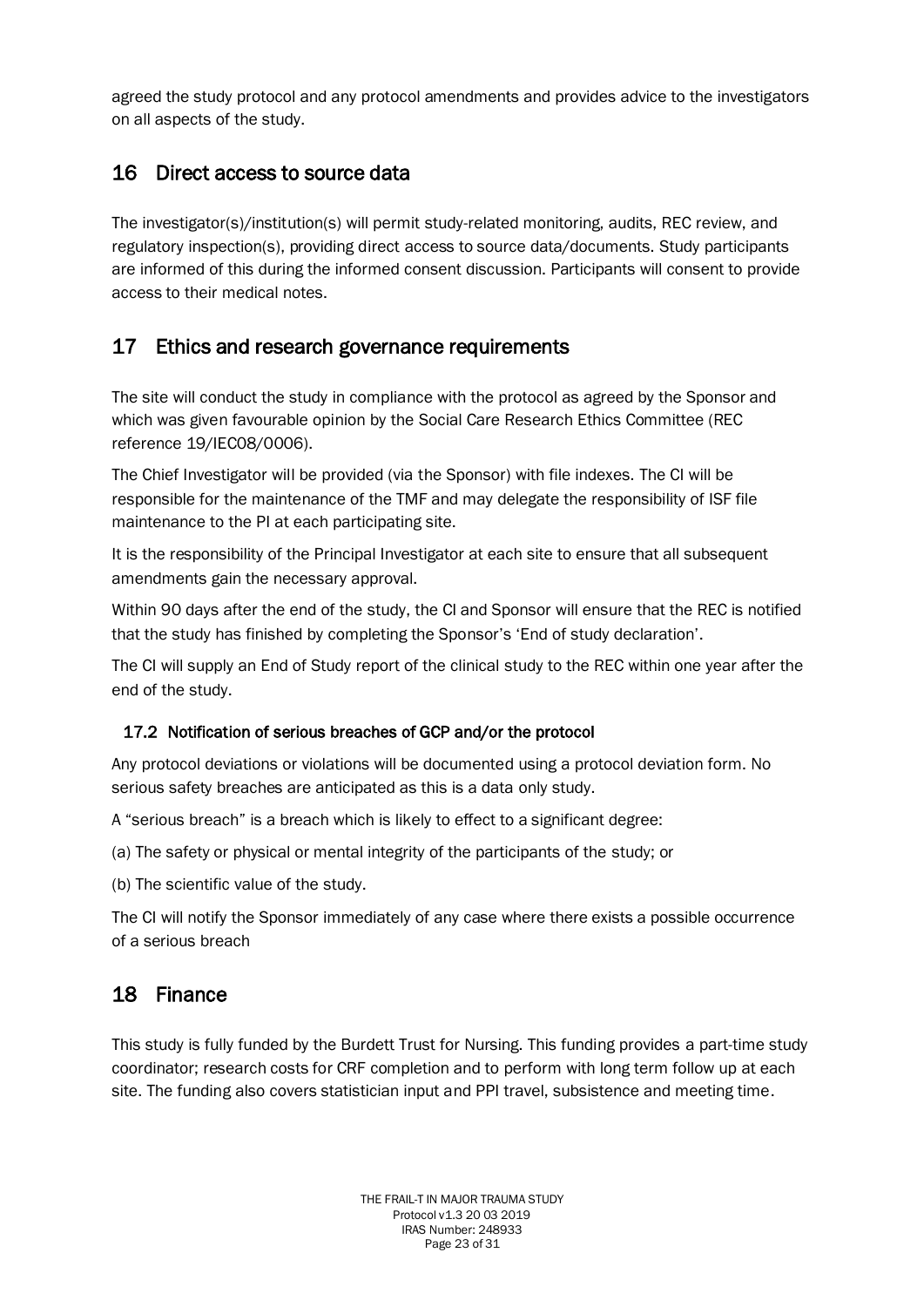## <span id="page-23-0"></span>19 Insurance and indemnity

St Georges University Hospitals NHS Foundation Trust is the study sponsor in accordance with the UK Policy Framework for Health and Social Care.

St Georges University Hospitals NHS Foundation Trust is party to NHS Litigation Authority (NHSLA) / NHS Resolution. As an NHS body it is liable for clinical negligence and other negligent harm to individuals covered by their duty of care. NHS Institutions employing researchers are liable for negligent harm caused by the design of studies they initiate.

## <span id="page-23-1"></span>20 Publication policy

Publication: "Any activity that discloses, outside of the circle of study investigators, any final or interim data or results of the Study, or any details of the Study methodology that have not been made public by the Sponsor including, for example, presentations at symposia, national or regional professional meetings, publications in journals, theses or dissertations."

All scientific contributors to the Study have a responsibility to ensure that results of scientific interest arising from Study are appropriately published and disseminated. The Sponsor has a firm commitment to publish the results of the Study in a transparent and unbiased manner without consideration for commercial objectives.

To maximise the impact and scientific validity of the Study, data shall be consolidated over the duration of the study, reviewed internally among all investigators and not be submitted for publication prematurely. Lead in any publications arising from the Study shall lie with the Sponsor in the first instance.

## 20.1 Before the official completion of the study,

All publications during this period are subject to permission by the Sponsor. If an investigator wishes to publish a sub-set of data without permission by the Sponsor during this period, the Study Steering Committee shall have the final say.

Exempt from this requirement are student theses that can be submitted for confidential evaluation but are subject to embargo for a period not shorter than the anticipated remaining duration of the study.

### 20.2 Up to 180 days after the official completion of the study

During this period the Chief Investigator shall liaise with all investigators and strive to consolidate data and results and submit a manuscript for peer-review with a view to publication in a reputable academic journal or similar outlet as the Main Publication.

- The Chief Investigator shall be senior and corresponding author of the Main Publication.
- Insofar as compatible with the policies of the publication outlet and good academic practice, the other Investigators shall be listed in alphabetic order.
- Providers of analytical or technical services shall be acknowledged, but will only be listed as co-authors if their services were provided in a non-routine manner as part of a scientific collaboration.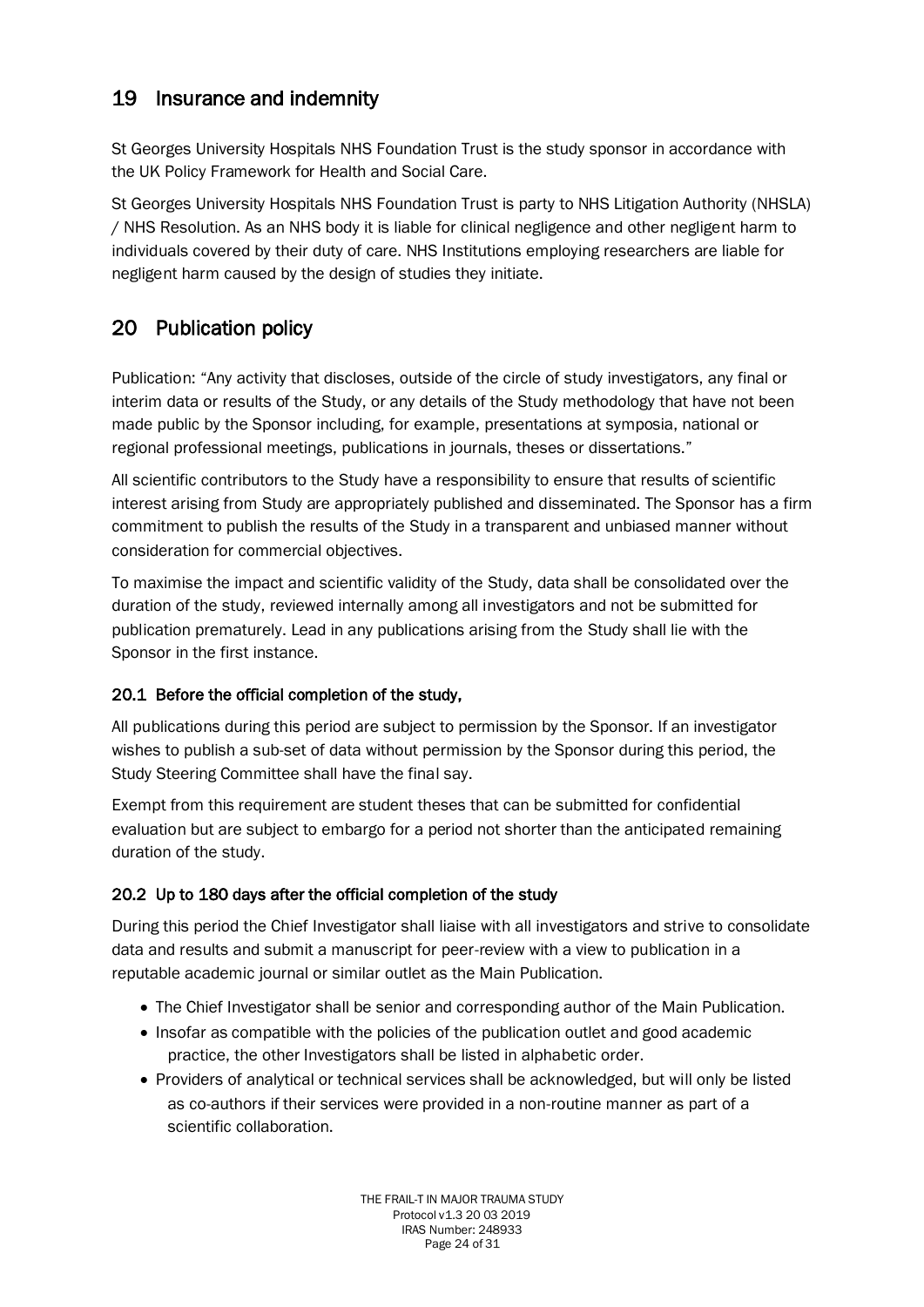- Members of the Steering Group shall only be acknowledged as co-authors if they contributed in other capacities as well.
- If there are disagreements about the substance, content, style, conclusions, or author list of the Main Publication, the Chief Investigator shall ask the Steering Group to arbitrate.

### 20.3 Beyond 180 days after the official completion of the study

After the Main Publication or after 180 days from Study end date any Investigator or group of investigators may prepare further publications. In order to ensure that the Sponsor will be able to make comments and suggestions where pertinent, material for public dissemination will be submitted to the Sponsor for review at least sixty (60) days prior to submission for publication, public dissemination, or review by a publication committee. Sponsor's reasonable comments shall be reflected. All publications related to the study shall credit the Chief and Co-Investigators as co-authors where this would be in accordance with normal academic practice and shall acknowledge the Sponsor and the Funders.

## <span id="page-24-0"></span>21 List of protocol appendices

Appendix 1 Summary of Protocol Amendment or Revision History Appendix 2 Frailty measurement tools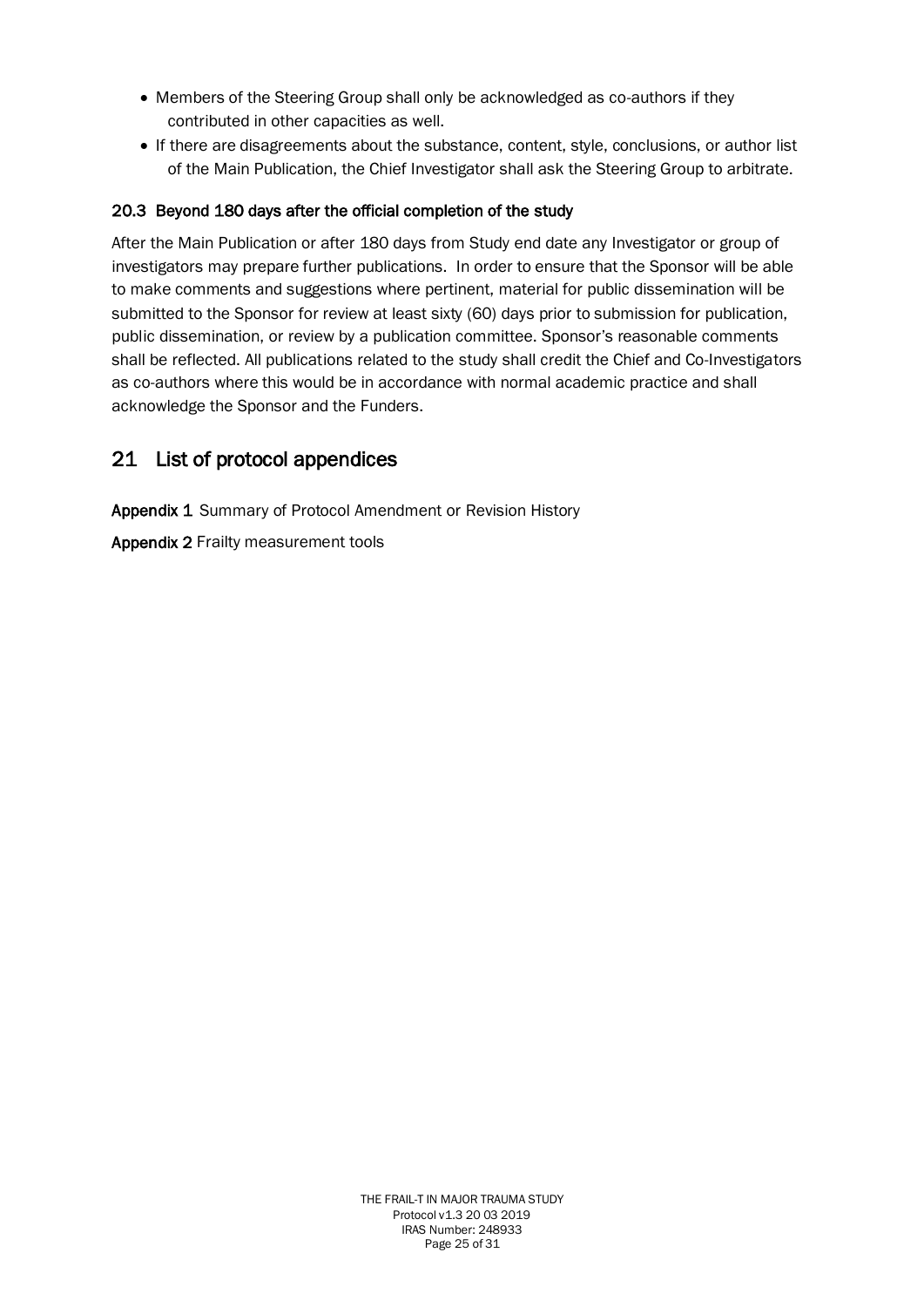## <span id="page-25-0"></span>22 References

- 1. British Geriatric Society. *Fit for Frailty - consensus best practice guidance for the care of older people living in community and outpatient settings - a report from the British Geriatrics Society.* 2014 [http://www.bgs.org.uk/campaigns/fff/fff\\_full.pdf](http://www.bgs.org.uk/campaigns/fff/fff_full.pdf)
- 2. Dent E, Kowal P, Hoogendijk E. Frailty measurement in research and clinical practice: a review. *European Journal of Internal Medicine* 2016;31:3-10.
- 3. Junius-Walker U, Onder G, Soleymani D, Wiese B, et al on behalf of the ADVANTEGE JA WP4 group. The essence of frailty: a systematic review and qualitative stynthesis on frailty concepts and definitions. *European Journal of Internal Medicine* 2018; 56: 3-10.
- 4. Clegg A, Young J, Iliffe S, Rickert M, Rockwood K. Frailty in elderly people. *Lancet* 2013;381:752-762.
- 5. Joseph B, Pandit V, Zangbar B, Kulvatunyou N, Hasmi A, Green D, O'Keefe T, Tang A, Vercruysse G, Fain M et al Superiority of frailty over age in predicting outcomes among geriatric trauma patients: a prospective analysis. JAMA Surgery 2014;149:766-772.5.
- 6. Sternberg S, Schwartz A, Karunananthan S, Bergman H, Clarfield M. *Journal of the American Geriatric Society.* 2011;59:2129-2138.
- *7.* Gale C, Cooper C, Sayer A. Prevalence of frailty and disability: findings from an English longitudinal study of ageing. *Age and Ageing* 2015;44:162-165.
- 8. Office of National Statistics. *Overview of the UK population:* July 2017. [https://www.ons.gov.uk/peoplepopulationandcommunity/populationandmigration/populatio](https://www.ons.gov.uk/peoplepopulationandcommunity/populationandmigration/populationestimates/articles/overviewoftheukpopulation/july2017) [nestimates/articles/overviewoftheukpopulation/july2017](https://www.ons.gov.uk/peoplepopulationandcommunity/populationandmigration/populationestimates/articles/overviewoftheukpopulation/july2017)
- 9. Kehoe A, Smith JE, Edwards A, Yates D, Lecky F. The changing face of major trauma in the UK. *Emergency Medicine Journal* 2015;32:911-915.
- 10. TARN (2017) Major Trauma in Older People. [https://www.tarn.ac.uk/content/downloads/3793/Major%20Trauma%20in%20Older%20Pe](https://www.tarn.ac.uk/content/downloads/3793/Major%20Trauma%20in%20Older%20People%202017.pdf) [ople%202017.pdf](https://www.tarn.ac.uk/content/downloads/3793/Major%20Trauma%20in%20Older%20People%202017.pdf)
- 11. Sterling D, O'Connor J, Bonadies J. Geriatric falls: injury severity is high and disproportionate to mechanism. Journal of Trauma 2001;50:116-119.
- 12. Joseph B, Pandit V, Zangbar B, Kulvatunyou N, Hasmi A, et al. Superiority of frailty over age in predicting outcomes among geriatric trauma patients: a prospective analysis. *JAMA Surgery* 2014;149:766-772.
- 13. Fama F, Murabito M, Beccaria A, Cucinotta F, Caruso A, Foti C, Versace G, La Torre N, Estollere C, Placanica P, Giofree Florio M. Polytrauma in geriatric patients: incidence and mortality. *BMC Geriatrics* 2011;11:A13.
- 14. Theou O, Squires E, Mallery K, Lee JS, Fay S, Goldstein J, Armstrong JJ, Rockwood K. What do we know about frailty in the acute care setting? A scoping review. BMC Geriatr. 2018 Jun 11;18(1):139. doi: 10.1186/s12877-018-0823-2
- 15. Ellis G, Gardner M, Tsiachristas A, Langhorne P, Burke O, Harwood RH, Conroy SP, Kircher T, Somme D, Saltvedt I, Wald H, O'Neill D, Robinson D, Shepperd S. Comprehensive geriatric assessment for older adults admitted to hospital. Cochrane Database Syst Rev. 2017 Sep 12;9:CD006211. doi: 10.1002/14651858.CD006211.pub3.
- 16. Engelhardt K, Reuter Q et al. Frailty screening and a frailty pathway decrease length of stay, loss of independence, and 30-day readmission rates in frail geriatric trauma and emergency general surgery patients. *Journal of Trauma and Acute Care Surgery* 2018;85:167-173.
- 17. Rockwood K, Song X, MacKnight C, Bergman H, Hogan DB, McDowell I, et al. A global clinical measure of fitness and frailty in elderly people. CMAJ 2005;173(5):489–95.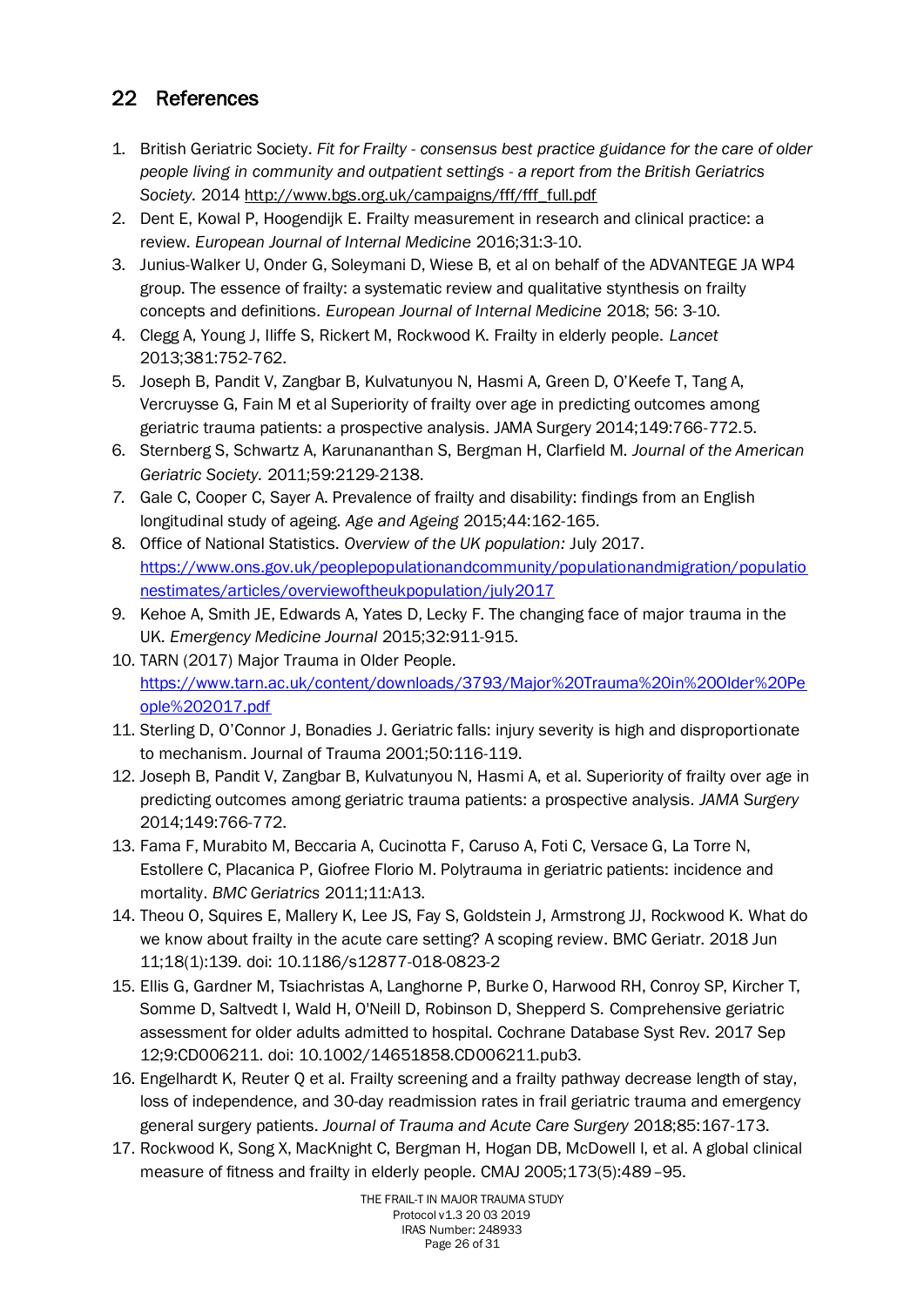- 18. Wallis SJ, Wall J, Biram RW, Romero-Ortuno R. Association of the clinical frailty scale with hospital outcomes. *QJM* 2015;108(12):943–9.
- 19. Basic D, Shanley C. Frailty in an older inpatient population: using the clinical frailty scale to predict patient outcomes. *Journal of Aging Health* 2015;27(4):670–85.
- 20. Raiche M, Hebert R, Dubois MF. PRISMA-7: a case-finding tool to identify older adults with moderate to severe disabilities. *Arch Gerontol Geriatr* 2008;47(1):9–18.
- 21. Hoogendijk EO, van der Horst HE, Deeg DJ, Frijters DH, Prins BA, Jansen AP, et al. The identification of frail older adults in primary care: comparing the accuracy of five simple instruments. *Age Ageing* 2013;42(2):262–5.
- 22. Clegg A, Rogers L, Young J. Diagnostic test accuracy of simple instruments for identifying frailty in community-dwelling older people: a systematic review. *Age Ageing* 2015;44(1):148– 52.
- 23. [Joseph B, Pandit V, Zangbar B, Kulvatunyou N, Tang A. et al. Validating trauma-specific frailty](https://hdas.nice.org.uk/strategy/508141/27/EMBASE/373361415)  [index for geriatric trauma patients: A prospective analysis.](https://hdas.nice.org.uk/strategy/508141/27/EMBASE/373361415) *Journal of the American College of Surgeons* 2014; 219:
- 24. Baker S, O'Neill B, Haddon W, Long W. The Injury Severity Score: a method for describing patients with multiple injuries and evaluating emergency care. *Journal of Trauma* 1974:14;187-196.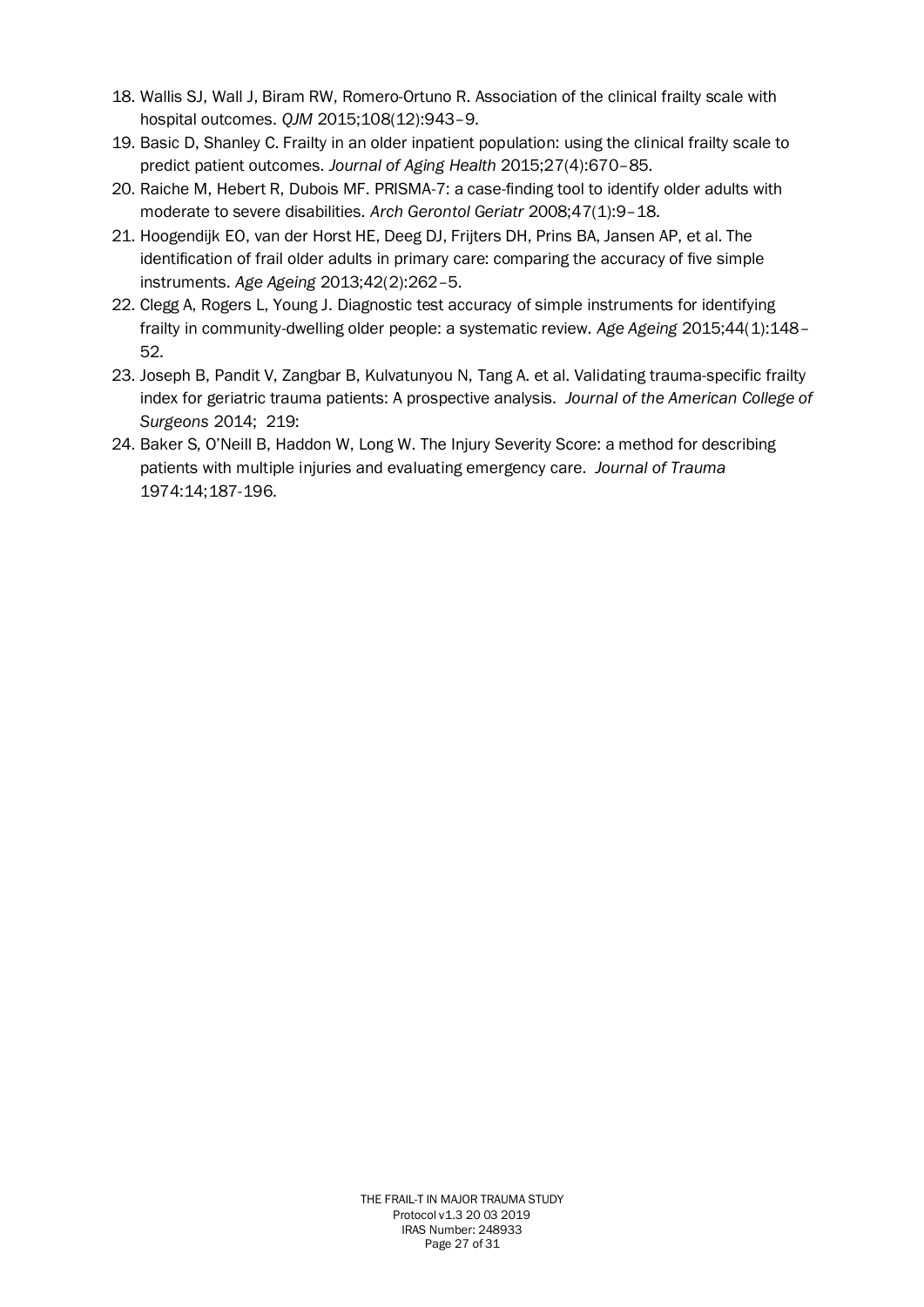# <span id="page-27-0"></span>Appendix 1

### Protocol amendment or revision history

| <b>Protocol Version and Date</b> | New text                                                                                                                                                                                                   |
|----------------------------------|------------------------------------------------------------------------------------------------------------------------------------------------------------------------------------------------------------|
| v1.2 01 03 2019                  | Revisions to study schema and section 9.1.1 regarding<br>nominated consultee role and need for personal or participant<br>consent to be gained prior to collection of all data except frailty<br>screening |
|                                  | Addition of new section 10.4 providing information on dealing<br>with emotional distress that may arise during the 6-month<br>follow-up                                                                    |
| v1.3 20 03 2019                  | 9.1.1 Revisions to section regarding nominated consultee role<br>in giving advice for patient (participant) to be enrolled into study<br>10.4 Change of hyperlink on PTSD                                  |
|                                  |                                                                                                                                                                                                            |
|                                  |                                                                                                                                                                                                            |
|                                  |                                                                                                                                                                                                            |
|                                  |                                                                                                                                                                                                            |
|                                  |                                                                                                                                                                                                            |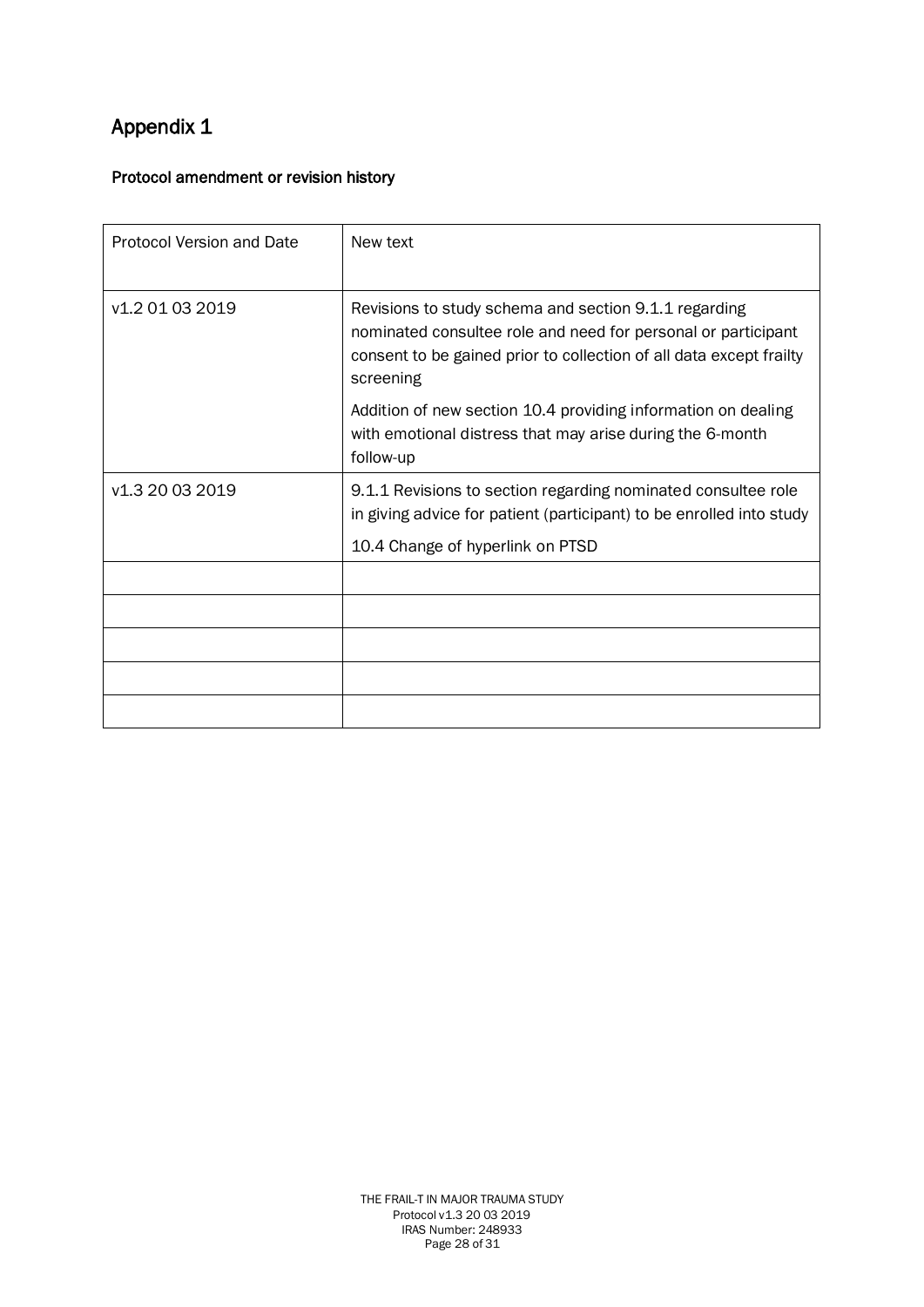## <span id="page-28-0"></span>Appendix 2

### Frailty assessment tools

Clinical Frailty Score [17]

#### **Clinical Frailty Scale** 1 Very Fit - People who are robust, active. 7 Severely Frail - Completely dependent energetic and motivated. These people for personal care, from whatever cause commonly exercise regularly. They are (physical or cognitive). Even so, they seem stable and not at high risk of dying (within among the fittest for their age.  $~5$  months). 2 Well - People who have no active disease symptoms but are less fit than category 1. 8 Very Severely Frail - Completely Often, they exercise or are very active dependent, approaching the end of life. occasionally, e.g. seasonally. Typically, they could not recover even from a minor illness. 3 Managing Well - People whose medical problems are well controlled, but are not 9 Terminally III - Approaching the end of life. This category applies to people with a regularly active beyond routine walking. life expectancy <6 months, who are not otherwise evidently frail. 4 Vulnerable - While not dependent on others for daily help, often symptoms limit activities. A common complaint is being "slowed up", and/or being tired during the day. Scoring frailty in people with dementia The degree of frailty corresponds to the degree of 5 Mildly Frail - These people often have dementia. Common symptoms in mild dementia more evident slowing, and need help in high include forgetting the details of a recent event, order IADLs (finances, transportation, heavy though still remembering the event itself, repeating housework, medications). Typically, mild the same question/story and social withdrawal. frailty progressively impairs shopping and walking outside alone, meal preparation and In moderate dementia, recent memory is very impaired, even though they seemingly can remember housework. their past life events well. They can do personal care with prompting. In severe dementia, they cannot do personal care 6 Moderately Frail - People need help with without help. all outside activities and with keeping house. Inside, they often have problems with stairs and need help with bathing and might need minimal assistance (cuing, standby) with dressing.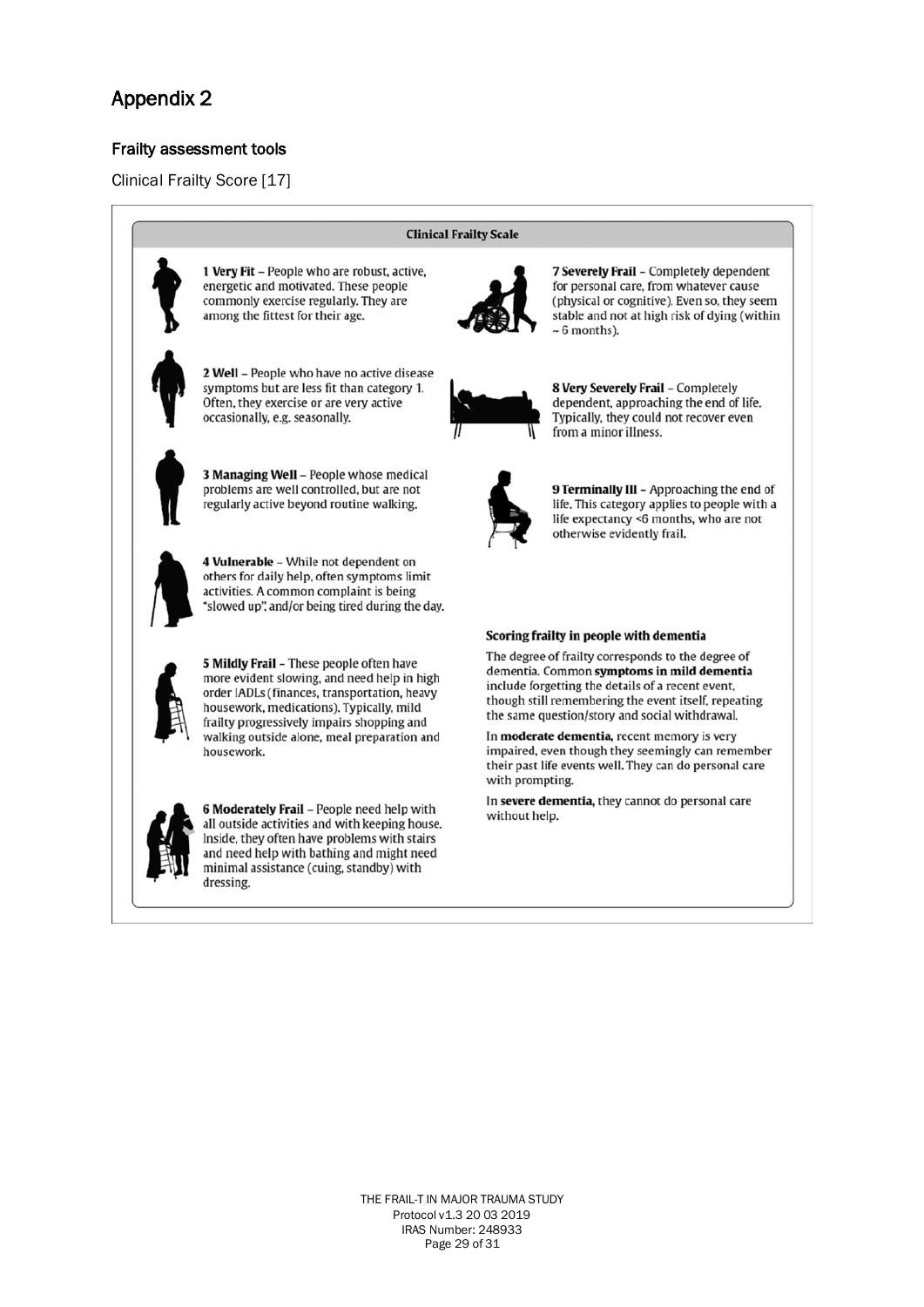| <b>PATIENT QUESTIONS</b>                                                                        |            |                 |
|-------------------------------------------------------------------------------------------------|------------|-----------------|
| 1. Are you older than 85 years?                                                                 | Yes $\Box$ | No <sub>1</sub> |
| 2. Are you male?                                                                                | Yes $\Box$ | No <sub>1</sub> |
| In general, do you have any health problems that require you to<br>з.<br>limit your activities? | Yes $\Box$ | No <sub>1</sub> |
| Do you need someone to help you on a regular basis?<br>4.                                       | Yes $\Box$ | No <sub>1</sub> |
| In general, do you have any health problems that require you to<br>5.<br>stay at home?          | Yes $\Box$ | No <sub>1</sub> |
| 6. If you need help, can you count on someone close to you?                                     | Yes $\Box$ | No <sub>1</sub> |
| 7. Do you regularly use a stick, walker or wheelchair to move about?                            | Yes $\Box$ | No <sub>1</sub> |
| <b>Total checked:</b>                                                                           |            |                 |

#### Instructions:

- For questions 3 through 7, do not interpret the answer; simply note the person's answer without considering whether or not it should be "yes" or "no".
- . If the respondent hesitates between "yes" and "no", ask him/her to choose one of the two answers.
- If, despite several attempts, he/she persists in answering "a little" or "at times", enter "yes".

SCORING: If the respondent had 3 or more "yes" answers, this indicates an increased risk of frailty and the need for further clinical review.

> THE FRAIL-T IN MAJOR TRAUMA STUDY Protocol v1.3 20 03 2019 IRAS Number: 248933 Page 30 of 31